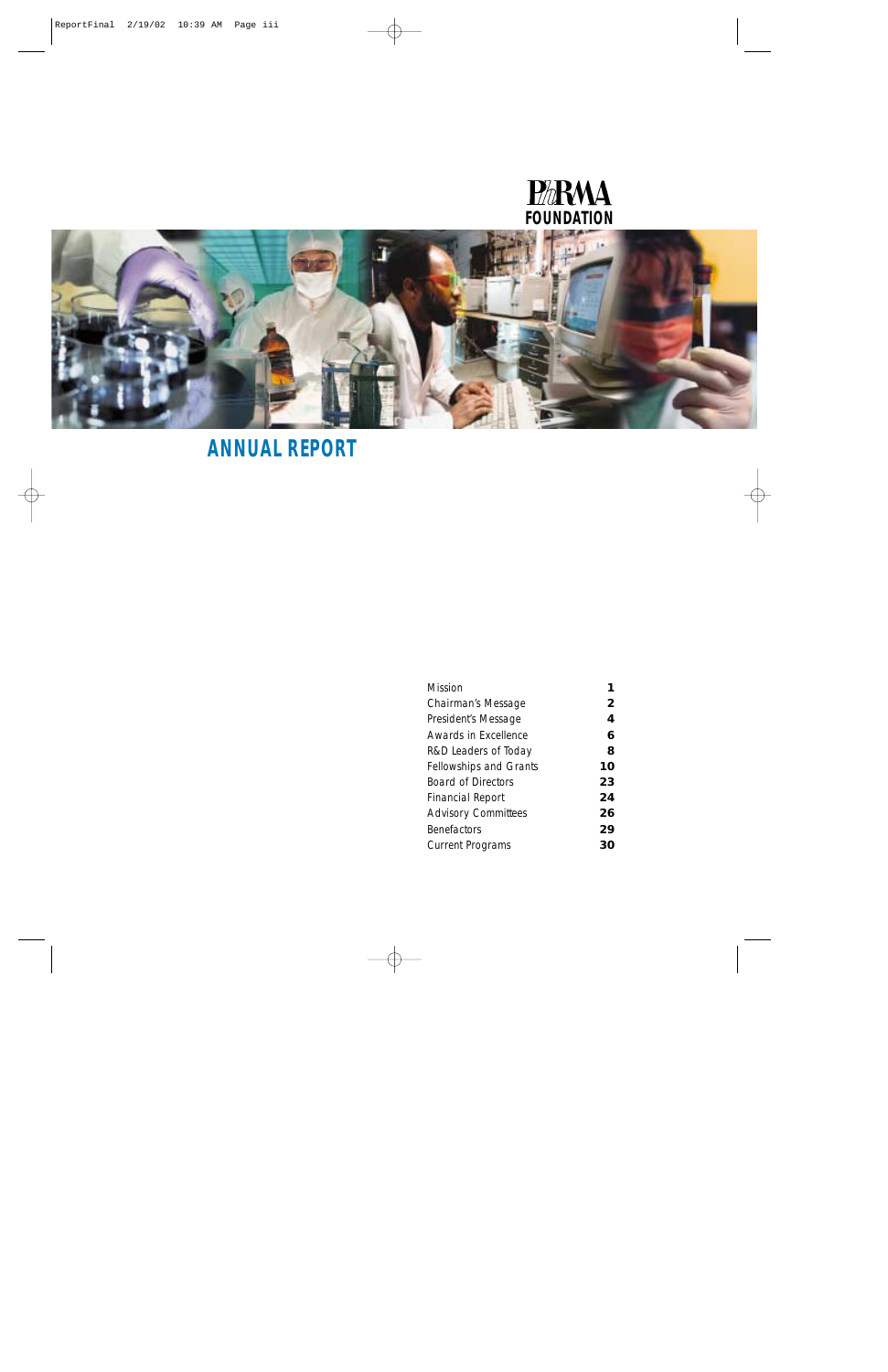# NEW DIRECTIONS BRIGHT CAREERS

For informs

"The PhRMA Foundation provided that important first grant and got my lab and clinical research off to a productive start."

FRANK L. DOUGLAS, PID., MD. Executive Vice Treedent, Drug Innovation & Approval and Aventu Phorma

The FFRMA Foundation has many success states to celebrate We have helped more than 2,500 scientist pursue coreon in phonocotical meets by positing bilimsters and green or is sile of steps of the beginning of their coree. Our aveuralees gas an to research and teaching positions in universities and industry. Our alumni includes sloons of colleges a forcer hard and Drag Ashrassovic Connuisse, and heids of research at major saquinitions

Dr. Geoglat is now of our annum stores, and the winner of the Olobal Promocential Avere in 2001 Research & Development Director of the first Computations, Dr. Doughts. seal funds to America's phonosophical consories, which make our programs possible.

# **MRAL FOUNDATIO**

Processing the UK energy from the state of the American Association of the American Association of the Association of the Association of the Association of the Association of the Association of the Association of the Assoc

*The PhRMA Foundation was pleased to have two full-page advertisements in* Newsweek *in 2001, made possible by the generous contribution of the PhRMA Education Communication Program.*

**Pharmaceutical Research** saved my mother's life.

> Dr. Sieghaver Stein America Regioner<br>Photosophy and Evening

'My mon was diagnosed with insteads. Therits to phermaneutical research, she's now painter-free and a grandmother. That's why fim a pharmacological researcher. I want to make that lind of difference in appeareds the Granta from the PhRMA funnitures helped stake any research on hypertensies a reality, and wo're realing states to refuce and a<br>elevicate hypertensies? - The PSRMA Foundation invests in thousands of acade screens the Dr. Wats, it's power off, not just for Stephanie and her more, but for all of as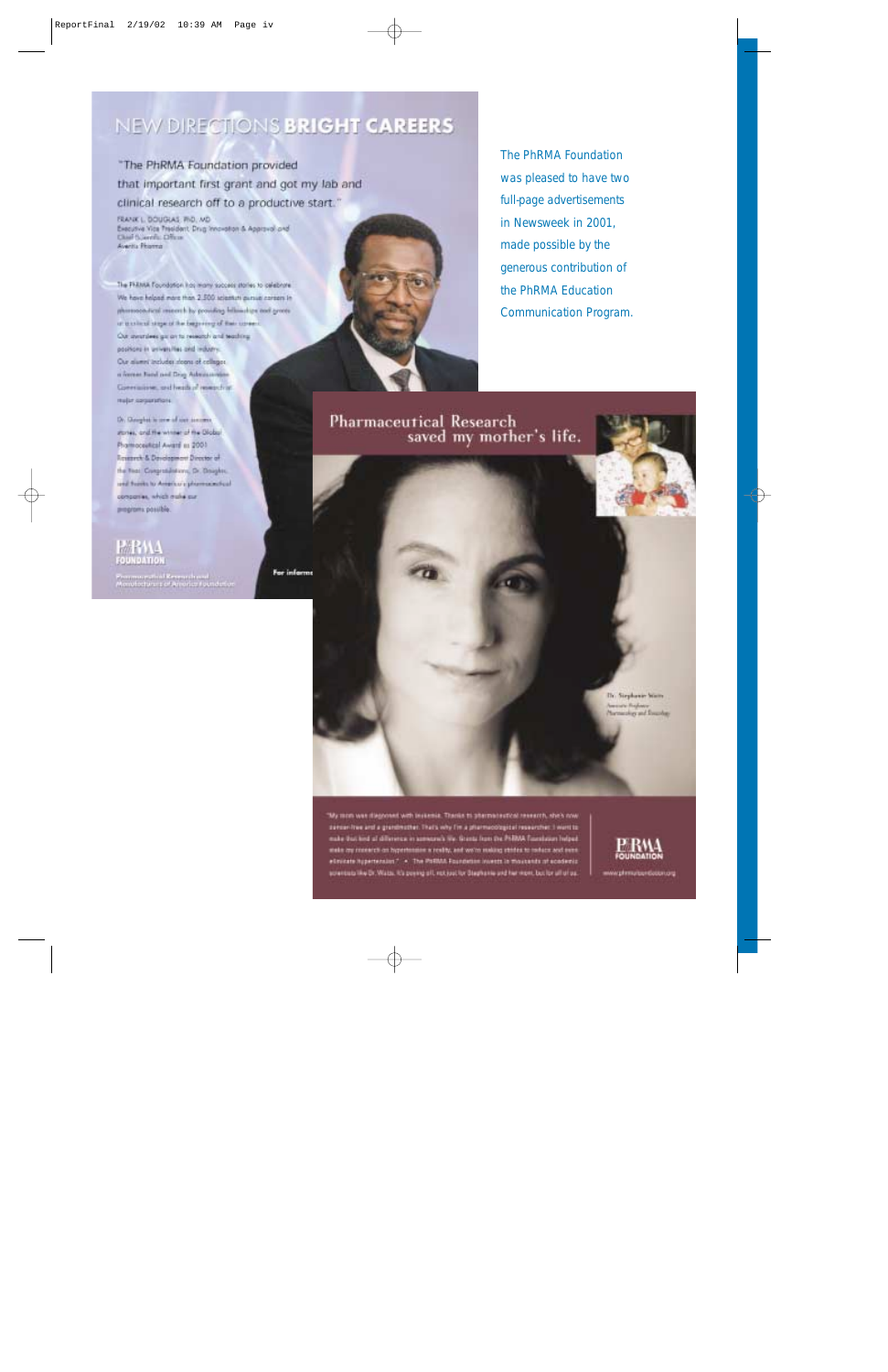# THE MISSION OF THE PhRMA FOUNDATION IS TO SUPPORT YOUNG SCIENTISTS

in disciplines important to the pharmaceutical industry by awarding them competitive research fellowships and grants at a critical decision point at the outset of their careers. The aim is to encourage young scientists who will be the leaders of tomorrow to pursue careers in research and education related to drug discovery.

The program will help to build a larger pool of highly-trained, top-quality scientists to help meet the growing needs of scientific and academic institutions, government, and the research-intensive pharmaceutical industry.

The Foundation's program is of particular benefit to the pharmaceutical industry in serving its purpose of developing new life-saving, cost-effective medicines for patients all around the world.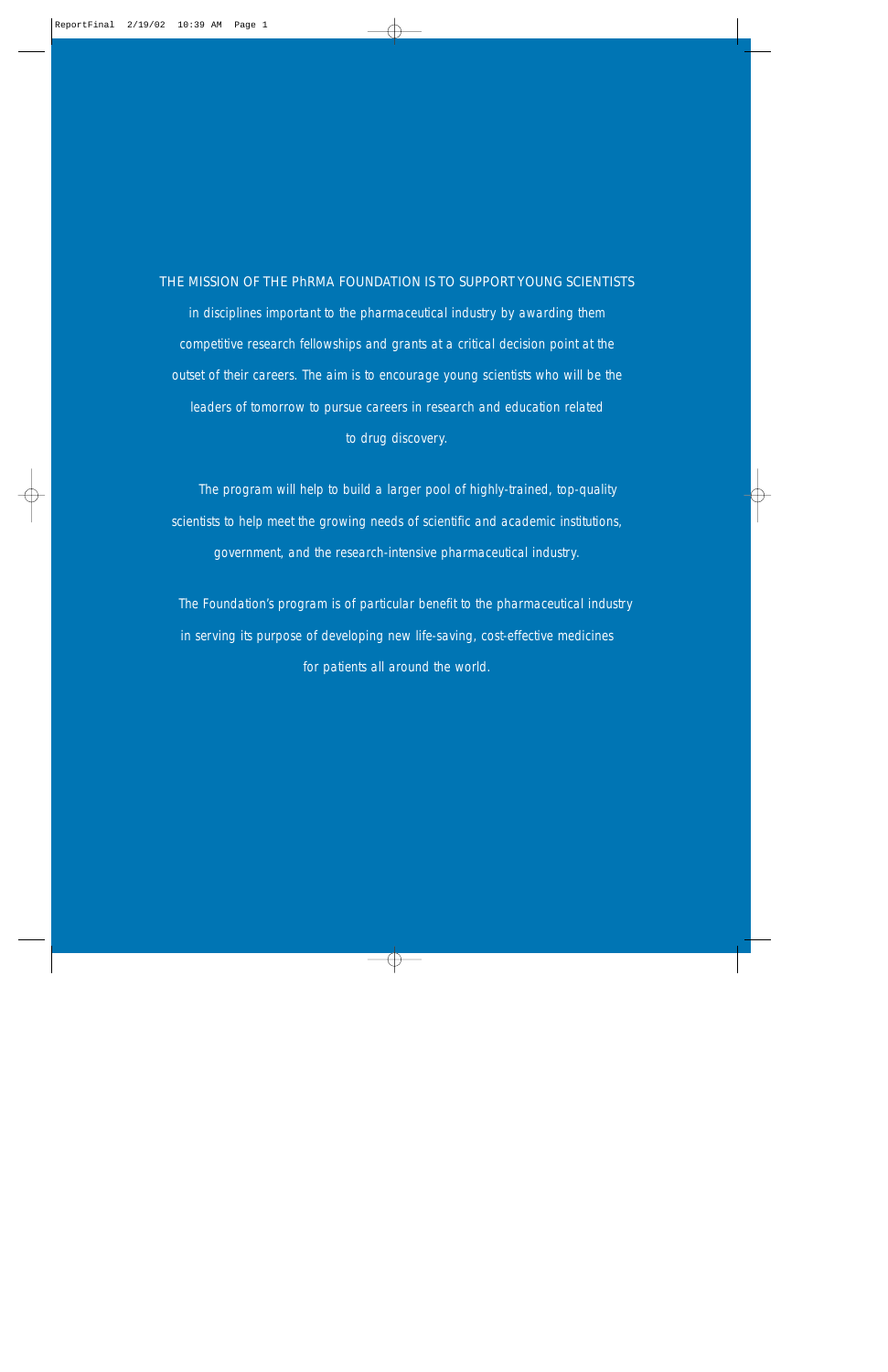

# CHAIRMAN'S MESSAGE



**Robert A. Ingram**

### THROUGH ITS FELLOWSHIPS AND GRANTS

to young scientists, the PhRMA Foundation helps to fuel the creativity, knowledge and energy needed to pioneer pharmaceutical innovation. Throughout its history, the Foundation has helped companies achieve their research goals by jump-starting the careers of promising scientists in a variety of disciplines. Now, as the industry faces the challenges and embraces the opportunities of the genomic era, the Foundation is focusing on the cutting-edge talents that will help companies discover and develop the breakthroughs of the future. I want to take this opportunity to thank all of you for your generous help in getting this re-designed program off the ground, and I am happy to report that the program is now up and running.

Regarding our new 2002 program, we have just completed our first round of application reviews and I am delighted to report that the number of applications received as well as the caliber of the applicants has been phenomenal. In our oldest program, Basic Pharmacology, we received twice the number of top quality applications for our new program than we could fund. In the Clinical Pharmacology program, we established a completely new approach, the Center of Excellence in Clinical Pharmacology. We received eleven meritorious applications for our one award. In the newer, cutting edge areas;

■ Pharmaceutics—the award funding has increased by 50%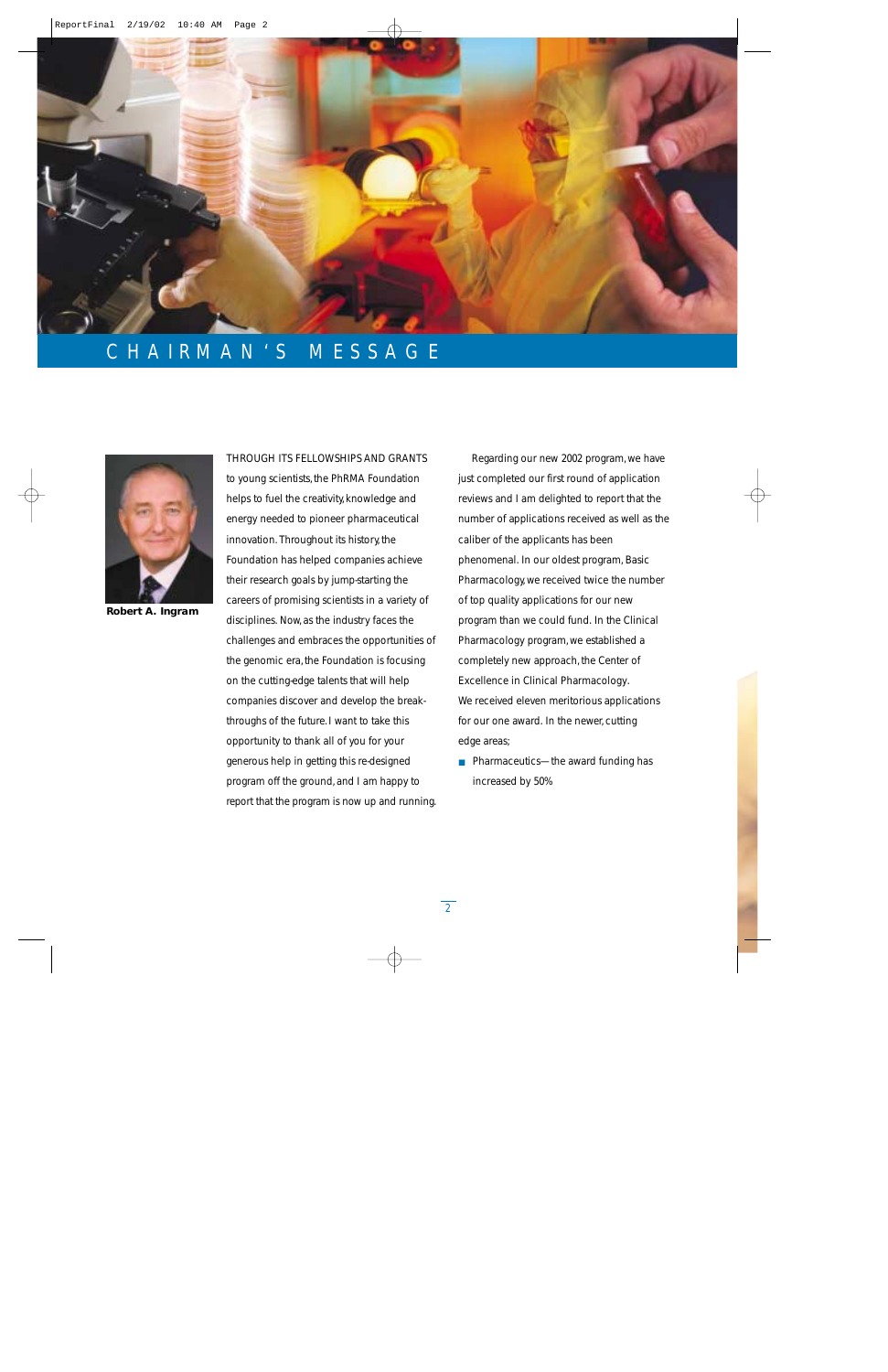- Health Outcomes—there has been a 40% increase in award funding and more than a 50% greater number of applicants
- Informatics—has a 5 fold increase in funding and we went from one applicant last year to 20 applicants this year

The response to our announcement to the new Center of Excellence for Integration of Genomics and Informatics has been outstanding. We firmly believe that we will identify more than one new center that warrants the million dollars of funding allocated for this program.

The new program builds on the strengths of the program the Foundation has run for the past 36 years. Since its inception, the Foundation has supported more than 2,000 young scientists at critical junctures in their careers. In 2001, we awarded grants to 44 researchers. Please join me in congratulating them and wishing them every success in their

important work. Details regarding their proposed research focus is listed in detail in this report. Their research will enrich their careers and, ultimately, benefit the patients we serve. Their endeavors may lead, one day, to a cure for cancer, a medicine to prevent Alzheimer's, a vaccine for AIDS or some other breakthrough that will transform the prospects for humankind.

Our program has been proven to work. Alumni of the PhRMA Foundation are serving in key posts throughout the industry and academia, and our ongoing programs will create a pool of potential employees prepared to push the frontiers of science even further. I believe that the ability of the Foundation to identify promising scientists and help prepare them for careers in the pharmaceutical industry is highly valuable. Our history and our stellar reputation make the Foundation uniquely capable of carrying out this crucial mission on behalf of the industry.

Let me close by reiterating my strong belief in the value of pharmaceutical research and the role these scientists of tomorrow will play in developing the next generation of medicines that help and heal. Let me also express my profound gratitude for your generosity in funding the work of the PhRMA Foundation.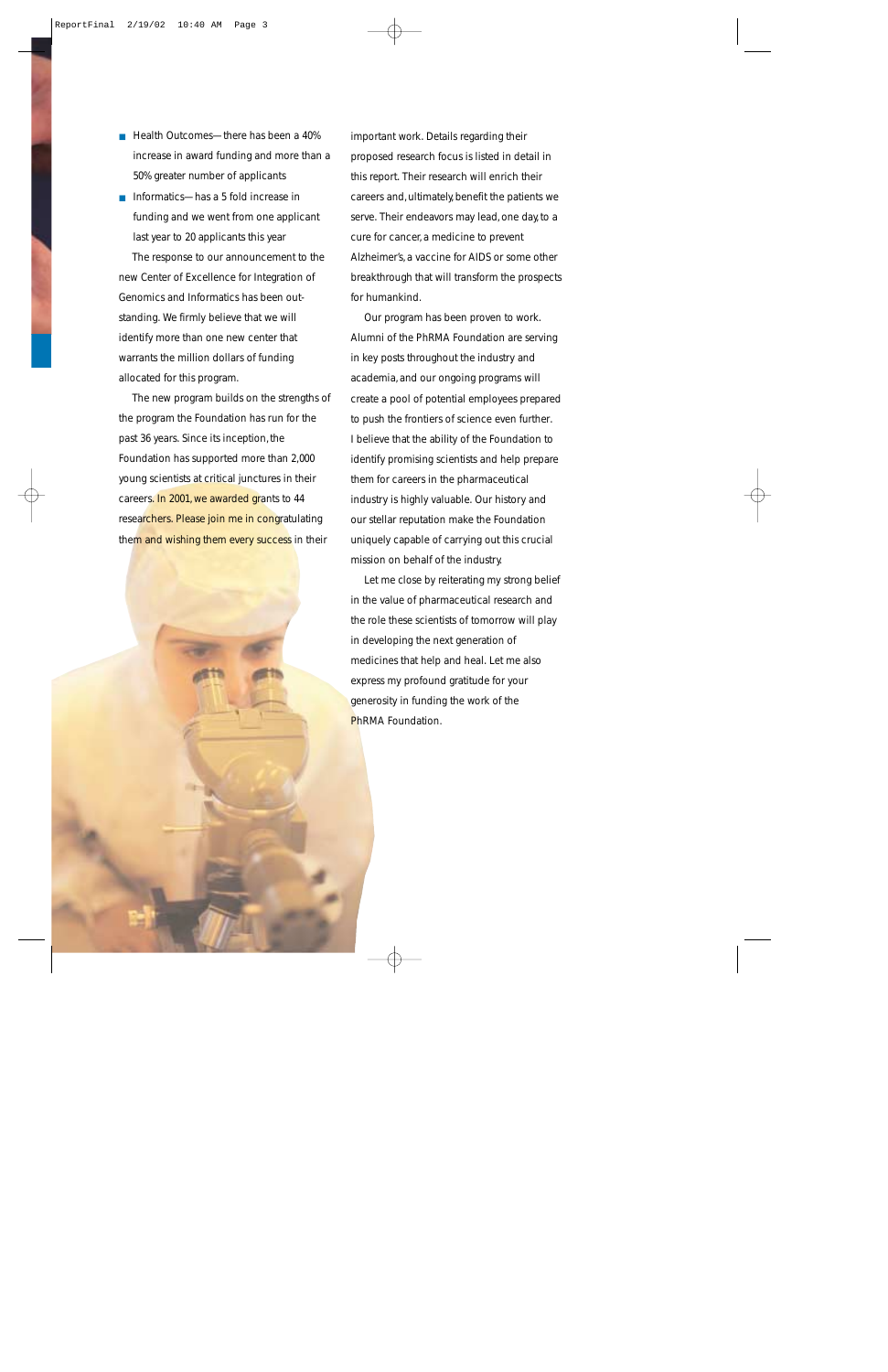

# PRESIDENT'S MESSAGE



**Del Persinger**

THE NEW PhRMA FOUNDATION PROGRAM is up and running with great success, due to the support of our Board of Directors, the generosity of our contributors, and the hard work of our committees and staff. Our new, streamlined program emphasizes disciplines in which there is a shortage of talent and operates at the leading edge of science in the areas of Pharmacology, Pharmaceutics, Informatics, and Health Outcomes Research. Also, we are building for the future through our entirely new award program—the Center of Excellence for Integration of Genomics and Informatics.

Our Foundation Advisory Committees are the backbone of our operation. These committees represent a blue chip roster of national science and R&D leadership in academia and industry. As part of implementing our new program, we have added members to our existing committees

and created new ones, making our roster of volunteers even more impressive.

Eileen McCarron, our Director of Development, and I have been on the road this year, presenting our awards at professional society annual meetings for the disciplines we represent. Through our travels, we are meeting those who benefit from our program, including the heads of academic departments, our current awardees, and dozens of awardees from years past. We have heard over and over again personal testimony that our program really works—that the Foundation is instrumental in jump-starting careers in research and teaching.

For example, Stephanie Watts is a highly talented double-award winner who received our Research Starter Grant in Basic Pharmacology and, later, a Faculty Development Award. Now Associate Professor of Pharmacology at Michigan State University,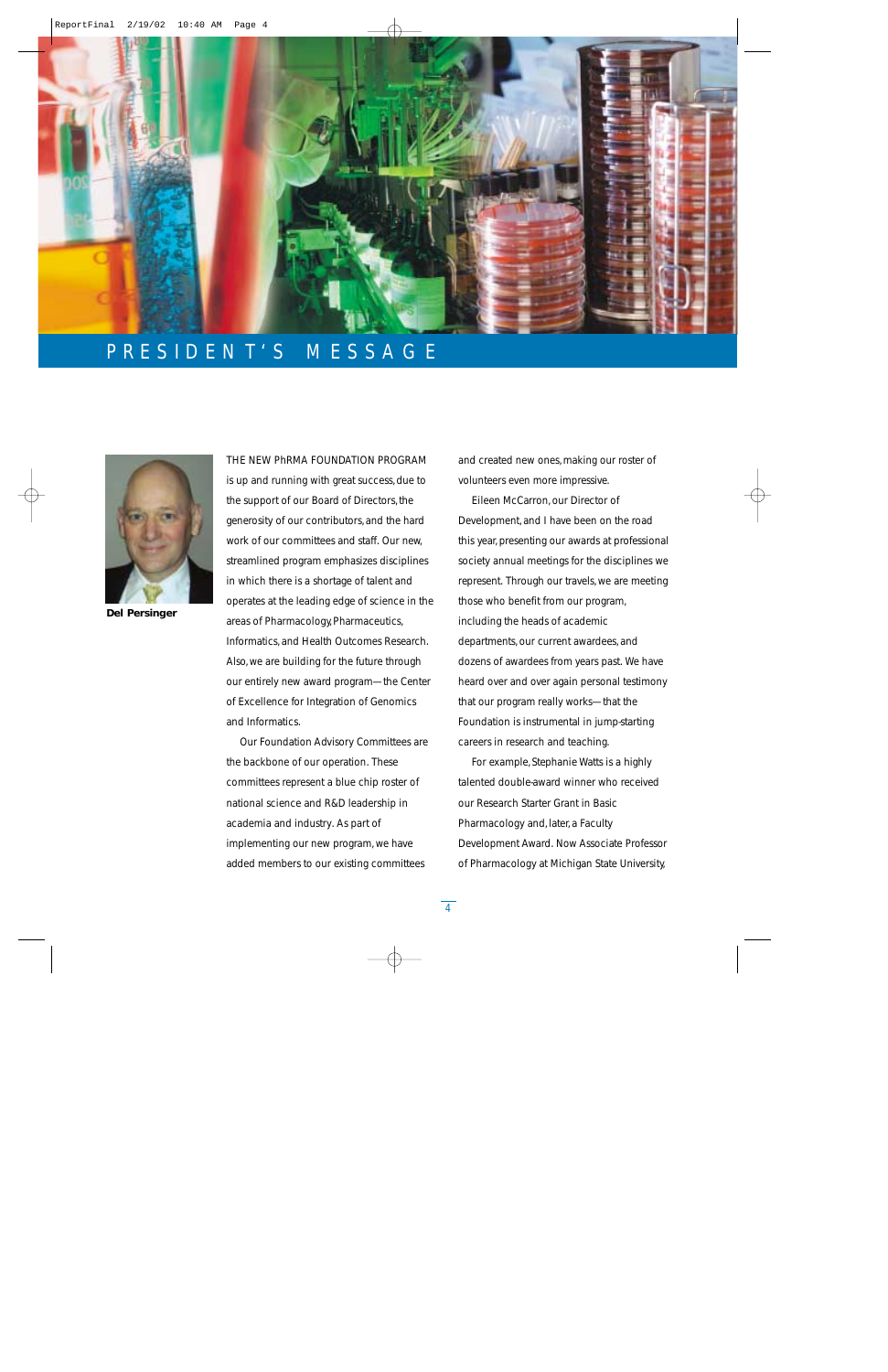she displays boundless enthusiasm for her profession and gives great credit to the Foundation. Stephanie told me:"Your awards have been absolutely critical in the development of my career—without you, I don't know that I would be here. My laboratory has published continuously because of PhRMA Foundation funding, obtained national grants from NIH and AHA, graduated PhD students, been active in scientific meetings, and been recognized as experts in serotonergic pharmacology and hypertension. I hope the Foundation will continue to support people in the way you have me." Stephanie has now joined our advisory committee and has served as a national spokesperson for our program and for the importance of the work our industry is doing.

Gary Rankin, who chairs the Department of Pharmacology at the Joan C. Edwards School of Medicine at Marshall University, is extending the frontiers of research, training a continuing stream of new researchers and serving as another enthusiastic advocate of our program. He told me at one of our receptions:"As a young scientist at a new medical school with little internal support, the receipt of a Foundation Research Starter Grant was the key step in starting my career. Several other faculty members in our Department have also received Research Starter Grants at critical times in their young careers. In each case, their Foundation support was the basis for NIH funding and the beginning of their important contributions to the knowledge

base in pharmacology and toxicology. For this support we are extremely grateful." Gary's award covered 1979-80, and he told me that our award led to 17 straight years of follow-on funding from NIH that has totaled \$2 million.

Many, many others told us similar stories. And we have plenty of representation in industry as well. Our past awardees include people such as Frank Douglas, Executive Vice President, Drug Innovation & Approval and Chief Scientific Officer at Aventis Pharma AG, and August (Gus) Watanabe, Executive Vice President, Science and Technology at Eli Lilly and Company.

As we learned through our strategic planning last year, the Foundation program over its 36 years has achieved a reputation and influence far beyond its relatively small award budget. The return on investment for our contributors has been great, and our new program will be even more effective in helping meet today's challenges. On behalf of past and future awardees and the Foundation staff, I want to thank all of our contributors for their strong and long-term support. It is critical—today more than ever—to the careers of our young scientists.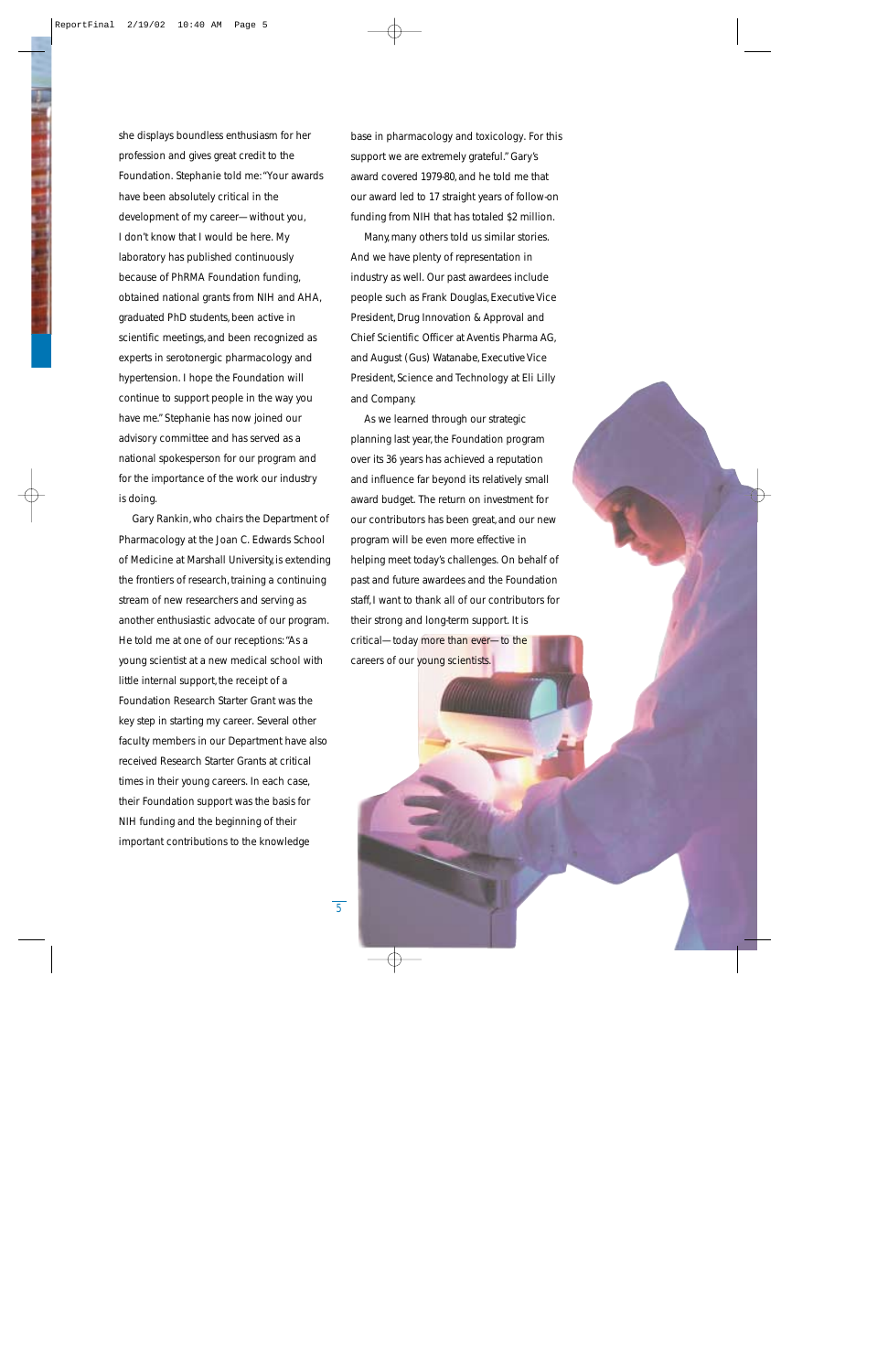

# AWARDS IN EXCELLENCE

# EVERY YEAR,THE PhRMA FOUNDATION

grants Awards in Excellence to past awardees who are dramatic, living proof that the Foundation program works and makes a difference. These awards are given to scientists who received a Foundation grant at the outset of their careers in a discipline important to the research-based pharmaceutical industry when they were deciding on their area of specialization—and went on to distinguish themselves through their scientific and/or academic achievements.

This year's four awardees have distinguished themselves in the areas of pharmaceutics, clinical pharmacology, pharmacology/toxicology, and pharmacology/morphology. The Foundation is proud of their achievements and is proud to have been of assistance to them at the beginning of their outstanding careers. They exemplify the very best in their chosen fields. What they have achieved makes it easier to appreciate the importance of providing the same kind of support to those who follow in their footsteps.

The recipients of the PhRMA Foundation Awards in Excellence for 2001 are:

# **Kim L**. **R**. **Brouwer, Pharm.D., Ph.D.**

Dr. Brouwer is Professor, Division of Drug Delivery and Disposition, School of Pharmacy, and Curriculum in Toxicology, School of Medicine, University of North Carolina. Her research program is designed to answer mechanistic and practical questions by integrating basic science and clinical research methodologies in pharmacokinetic, pharmacodynamic, and drug metabolism studies. She has published more than 200 research papers, abstracts, and book chapters.

Dr. Brouwer received her B.S. in Pharmacy from Oregon State University. She completed a Pharm.D. and three-year ASHP-accredited residency, combined with a Ph.D. in Pharmaceutical Sciences/Pharmacokinetics, at the University of Kentucky. She was awarded a PhRMA Foundation Research Starter Grant in 1987 to study mechanisms of inhibition of hepatobiliary transport systems.

Dr. Brouwer has been active in numerous professional organizations, is a member of the editorial advisory boards of several journals, and is a Fellow of the American Association of Pharmaceutical Scientists.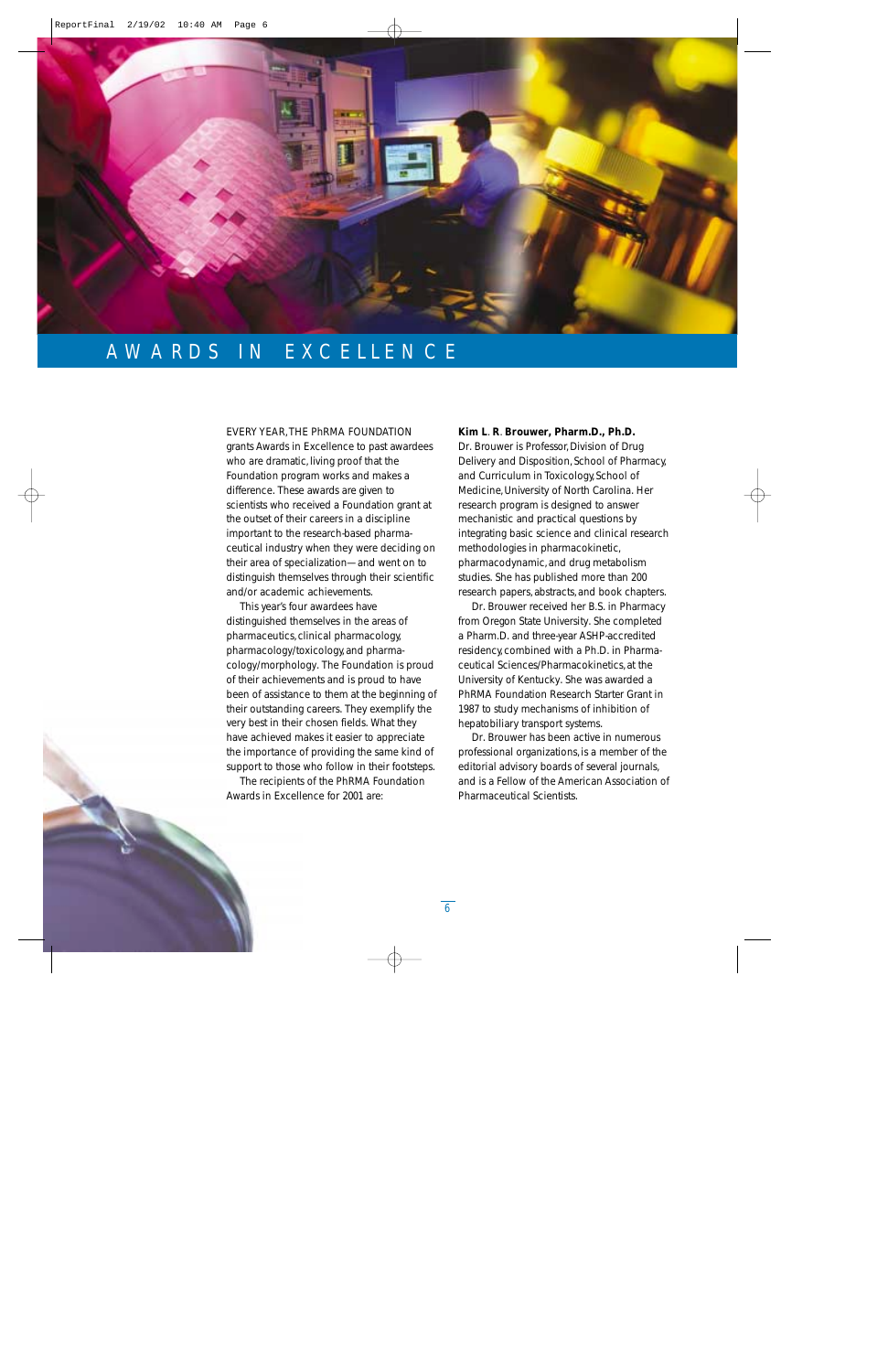# **Cheryl F**. **Dreyfus, Ph.D.**

Dr. Dreyfus has been Professor in the Department of Neuroscience and Cell Biology, UMDNJ/Robert Wood Johnson Medical School, New Jersey, since 1997. She received her Ph.D. from Cornell Graduate School of Medical Sciences in 1976 and received postdoctoral training at Einstein Medical College and Columbia College of Physicians and Surgeons. Her award from the PhRMA Foundation was a 1976 Pharmacology/ Morphology Fellowship.

Dr. Dreyfus has worked and written extensively in the areas of neurotrophins, neuronal plasticity, and, most recently, in glial cell biology. She has published almost 100 papers and has presented her work throughout the U.S. and the world.

Dr. Dreyfus is highly regarded as a teacher of Histology and Neuroscience. In recognition of her teaching, she has won the Andrew W. Mellon Teacher Scientist Award, was the Robert Wood Johnson Medical School Nominee for the University of Medicine and Dentistry Award for Distinguished Service in Education, 1998, and was awarded the Excellence in Teaching Award from the UMDNJ Foundation in 1996.

# **Louis Lasagna, M.D., Sc.D.**

Dr. Lasagna is Chairman of the Board and Adjunct Scholar at The Tufts Center for the Study of Drug Development, Dean of the Sackler School of Graduate Biomedical Sciences, and Dean for Scientific Affairs at The Tufts University School of Medicine. He received his M.D. from Columbia University and honorary Sc.D. degrees from Hahnemann Medical School and Rutgers University. He also received an honorary doctoral degree from the University of Alcala in Spain.

Dr. Lasagna has worked and written extensively in the areas of clinical trial methodology, analgesics, hypnotics, medical ethics, and the placebo effect. He serves on a number of editorial boards and has been a consultant to several of the National Institutes of Health as well as the Food and Drug Administration.

In 1990, Dr. Lasagna was appointed to Secretary Sullivan's "Blue Ribbon Panel"which was commissioned to examine the Food and Drug Administration. In 1995, Dr. Lasagna served with three former FDA Commissioners on the so-called "Rogers Group"to prepare an agenda for legislative reform of the drug regulatory process, and in 1996 he testified before Congress on this topic.

Two Chairs have been created to honor Dr. Lasagna, one in Experimental Therapeutics at the University of Rochester and the other in Pharmacology and Experimental Therapeutics at Tufts University. Dr. Lasagna was awarded a PhRMA Foundation award in Clinical Pharmacology in 1970.

### **Gabriel L**. **Plaa, Ph.D.**

Dr. Plaa is a pioneer in the use of dose-effect relationships to quantitatively compare hepatotoxicants, using both biochemical and morphological indices of liver injury. He has published more than 225 research articles, edited five books, written 35 chapters in other books, and authored 10 major scientific review articles.

At the time of his retirement in 1995, Dr. Plaa was Director of the Interuniversity Center for Research in Toxicology at the Universite de Montreal. A year later, he was named Professor Emeritus for his outstanding contributions to the institution and his scientific discipline during his academic career. He received a starter grant from the Foundation when he first moved to Canada in 1968 that enabled him to initiate his research activities in that country.

Dr. Plaa has served on many national scientific and expert committees in Canada and the U.S. He has received 14 major awards for his achievements, including the Merit Award of the Society of Toxicology in the U.S. and the Award of Distinction of the Society of Toxicology of Canada.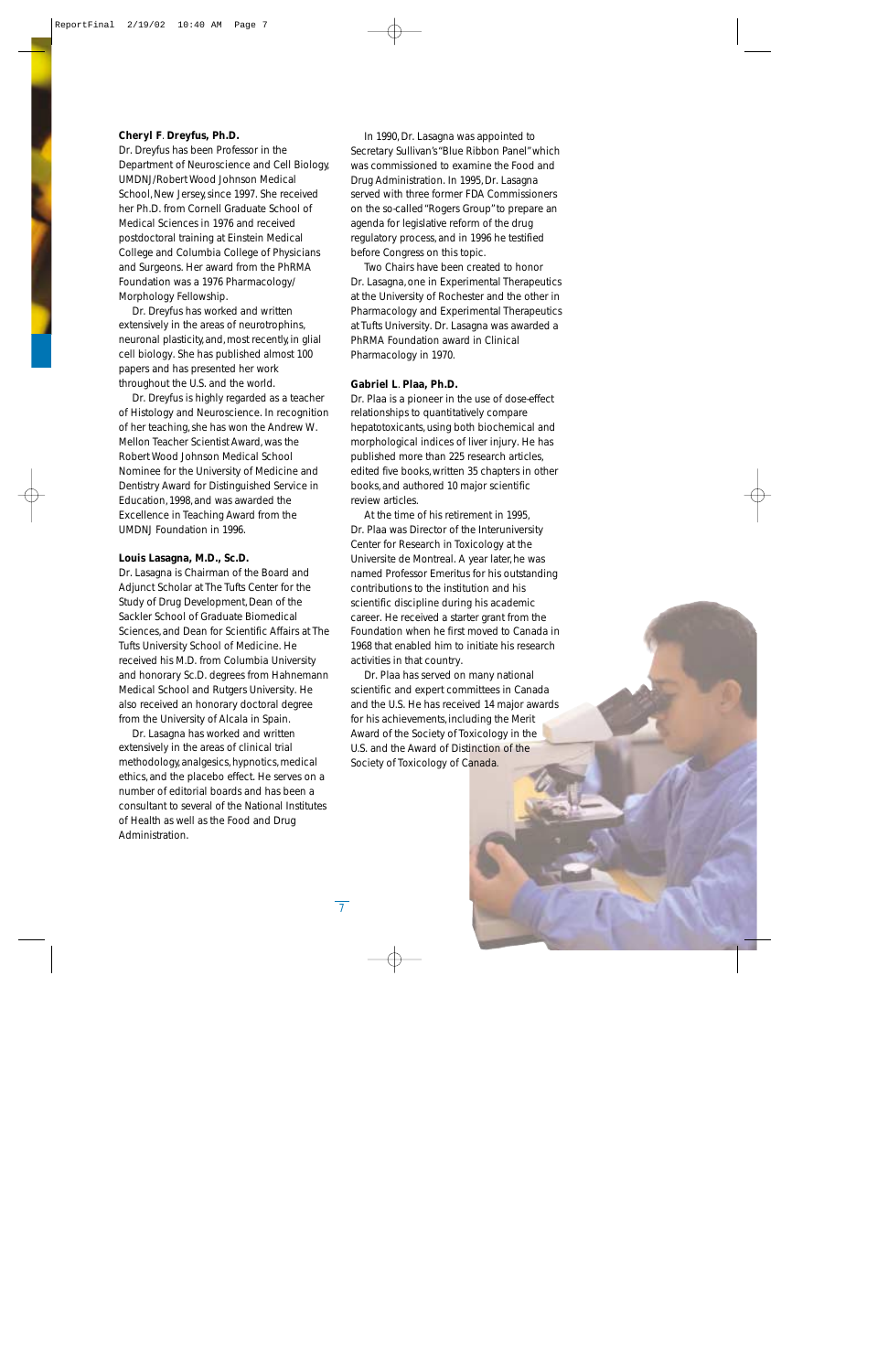

# R&D LEADERS OF TODAY

## FOR THREE DECADES, THE PhRMA

Foundation has supported young scientists at the beginning of their careers to encourage them to pursue specialties in research and education that are important to the researchbased pharmaceutical industry and, ultimately, to patients.

That's a fine general statement, but what has been the real impact of the Foundation's program?

The best testament comes from the words of the awardees themselves, some of those comments follow and give a real flavor of the impact of the Foundation's program in specific human and scientific terms over the years:

*"The PhRMA Foundation provided that important first grant.This not only got my lab and clinical research off to a productive start,but facilitated collaboration with the pharmaceutical industry,where much to my* surprise, the quality of science was *outstanding.The decision to join the PhRMA industry has turned out to be scientifically and personally rewarding."*

On behalf of Frank L. Douglas, Ph.D., M.D. Executive Vice President, Drug Innovation & Approval and Chief Scientific Officer,Aventis Pharma AG

*"Funding by the Foundation helped to establish my career in pediatric clinical pharmacology.It was vital to my early work as a junior faculty member at Johns Hopkins,which led to my position as head of Pediatric Clinical Pharmacology at the Hospital for Sick Children in Toronto for 11 years.After that,I returned to the U.S., first at Merck and then to my current post as Vice President of Pediatric Drug Development at Johnson & Johnson. The Foundation's career development awards remain crucial to provide for the next generation of clinical pharmacologists."* Stephen P. Spielberg, M.D., Ph.D.

Vice President of Pediatric Drug Development Johnson & Johnson

*"The PhRMA Foundation funding jumpstarted my research career.It allowed me to begin my research and make sufficient progress to eventually receive an NIH grant to continue my work."*

Clark W. Smith, Ph.D. Global Head of Research Operations, The Pharmacia Corporation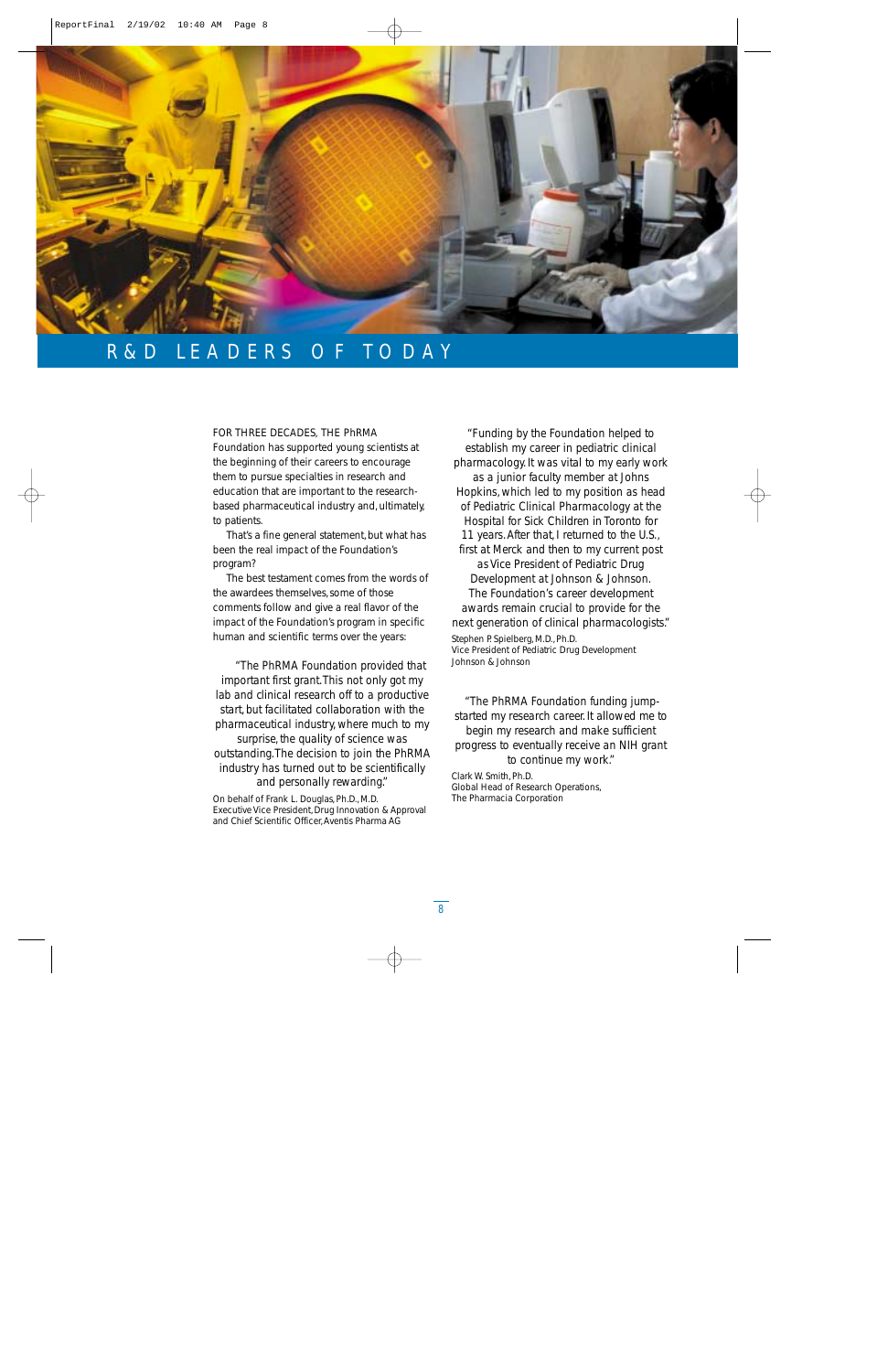*"The PhRMA Foundation award was my first grant—a training fellowship—and thus was the foundation of my career in research.It allowed me to have time and funds to develop the skills necessary to become a clinical researcher in ALS."*

Merit E. Cudkowicz, M.D. Assistant Professor of Neurology, Harvard Medical School

*"The PhRMA Foundation award allowed my institution to release me from clinical service for a year to concentrate on developing a research program. It showed my department and school that toxicologic pathology is important and is a marketable discipline."*

Dennis W. Wilson, DVM, Ph.D. Professor of Pathology and Director of the Environmental Pathology Training Program at the University of California, Davis

*"I've been funded continuously by NIH for more than 20 years.But it was only because of the PhRMA Foundation fellowship that I was able to pursue a career in academic research because neither my first or second applications was funded."*

R. Adron Harris, Ph.D. Professor of Neurobiology & Pharmacology and Director of Waggoner Center for Alcohol & Addiction Research at the University of Texas, Austin

*"My PhRMA Foundation award provided support at a time when,as a new postdoctoral fellow,establishing my own research path was extremely important. The award actively encouraged the crossdisciplinary approach that has been of such help in my research throughout my career.The Foundation programs are particularly beneficial in the way they foster a cooperative relationship between academia and the pharmaceutical industry."*

Peter G. Smith, Ph.D.

Professor of Molecular and Integrative Physiology at the University of Kansas Medical Center

*"The PhRMA Foundation award not only was key in launching my research program,but it also enabled me to receive the recognition needed for faculty placement.These awards are extremely important to promising young investigators at the critical early stages of their careers."*

Haian Fu, Ph.D. Associate Professor at Emory University School of Medicine

*"When I started, the PhRMA Foundation Grant was a major source of my laboratory funding.It was the "extra" I needed to get my work going. And I received my first NIH grant—now in its 21st year—using preliminary data developed as a result of the PhRMA Foundation grant."*

Gavril W. Pasternak, M.D., Ph.D. Head of the Laboratory of Molecular Neuropharmacology at Memorial Sloan-Kettering Cancer Center and Professor of Neurology & Neuroscience, Pharmacology and Psychiatry at Weill Medical College of Cornell University

*"The Foundation award played an important role at the beginning of my academic career,both in terms of enabling me to do research and in showing my department that I was worthy of support."*

Brian B. Hoffman, M.D. Professor of Medicine and Molecular Pharmacology at Stanford University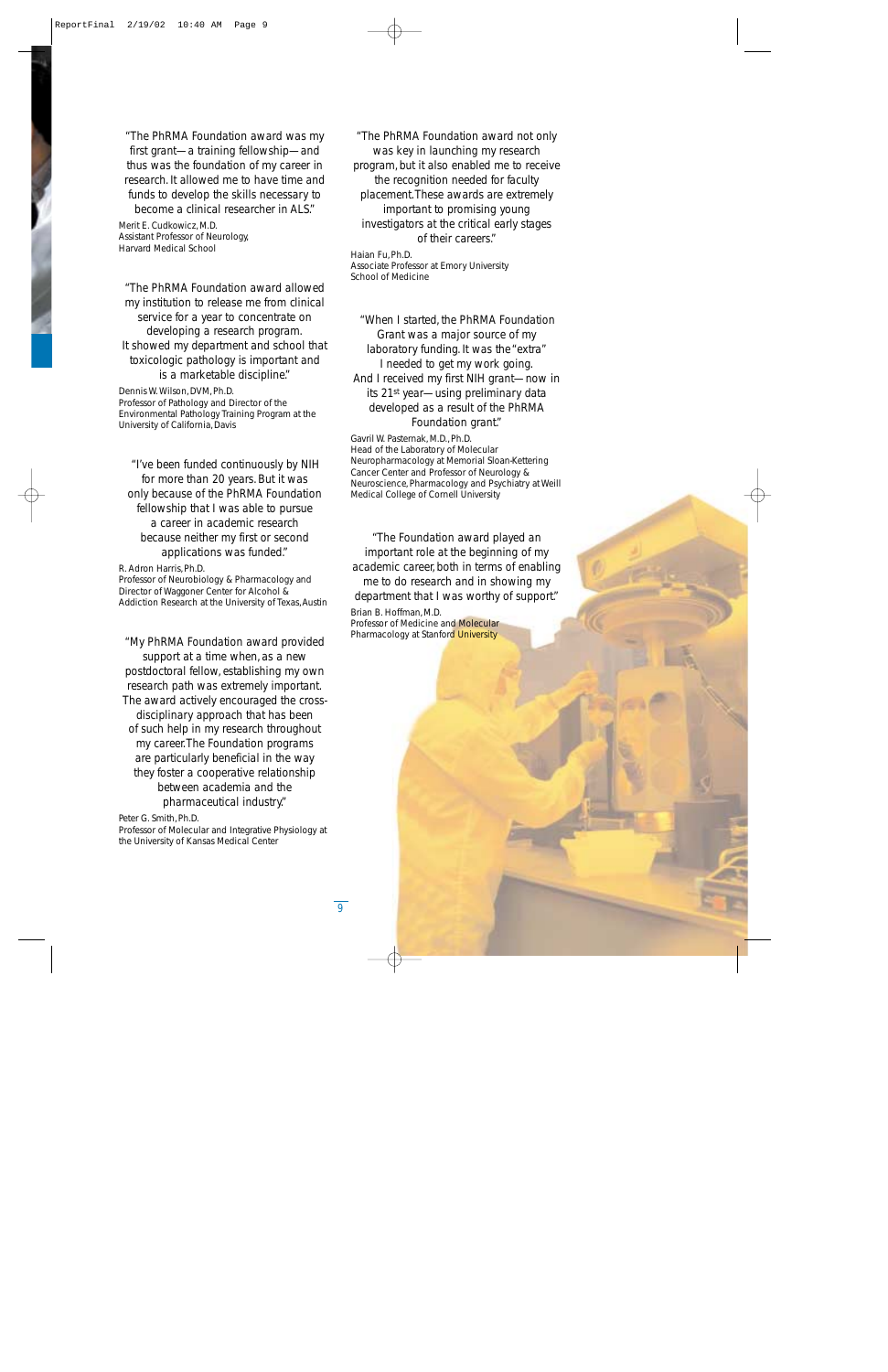

# FELLOWSHIPS AND GRANTS

THE PhRMA FOUNDATION'S PRIMARY mission is to improve public health through scientific and medical research by providing funding to university-based scientists, researchers and educators. In 2001, Foundation goals in education and research were accomplished through its twelve funding programs—one in pharmacoeconomics, one in bioinformatics, three in pharmaceutics, three in clinical pharmacology, two in basic pharmacology, and one in the combined field of pharmacology-morphology. The Research Starter Grant provides starter funds in pharmacology, clinical pharmacology, drug toxicology and pharmaceutics. The Foundation also accepts applications in all program areas for research on drugs for rare diseases.

# PHARMACOECONOMICS

# **Faculty Development Awards in Pharmacoeconomics**

There is widespread concern about rising health care expenditures as well as increasing interest in understanding the impact of new therapies on patient-focused outcomes such as mortality, functional status, and quality of life. Because of these new perspectives, choices about new drugs are now based not only on traditional safety and efficacy measures, but also on patient-assessed efficacy and economic value measures. A drug development program needs to include all of the outcome measures so that the information needs of the different decision makers can

be met. Taking this into consideration, the PhRMA Foundation, recognizing the need for human resources to perform these outcome analyses, has implemented its Faculty Development Awards in Pharmacoeconomics program. Each award offers \$40,000 annually for two years. The program is now in its seventh year and has made two awards for 2001.

### *Beginning their awards in July 2001:*

**Jennifer H**. **Lofland, Pharm.D.,** Project Director, Department of Health Policy & Clinical Outcomes,Thomas Jefferson University:"Patient-Focused Outcomes: Quality of Life and Lost Productivity."Jennifer Lofland, PharmD and David Nash, MD, MBA from TJU, and Donald M. Steinwachs, Ph.D. from John Hopkins School of Hygiene and Public Health, propose a collaborative study for the Faculty Development Awards in Pharmacoeconomics. Dr. Lofland teaches a 14-week, masters-level pharmacoeconomics course in which she discusses various topics such as health-related quality of life (HRQoL), cost effectiveness analyses, and pharmacoeconomics methodologies. This is the only course at TJU providing instruction in pharmacoeconomics or health related services. With didactic and experiential components, this career development plan will provide Dr. Lofland with the skills necessary to meet her long-term objectives to be an independent pharmacoeconomic and health services researcher. The didactic component will be completed at JSHPH. The experiential component will measure and evaluate patient-focused outcomes: HRQoL and lost

productivity. The research objectives are to (1) validate a primary headache questionnaire, (2) determine methodologies for valuing lost productivity, (3) determine patient outcomes using the questionnaire; and (4) develop a predictive model to determine the variables associated with decreased HRQoL and increased lost productivity for primary headache patients.

## **David L**. **Veenstra, Pharm.D., Ph.D.,**

Assistant Professor, University of Washington, School of Pharmacy:"The Role of Pharmacoeconomics in the Genomics Revolution."There are three primary objectives of the proposed development plan: (1) Pharmacoeconomic training: Provide significant commitment to the training of our graduate students in the Pharmaceutical Outcomes Research and Policy Program (PORPP) at the University of Washington. (2) Cost-effectiveness of pharmacogenomics: Evaluate the cost-effectiveness of pharmacogenomics-based therapies, and the impact of pharmacogenomics on drug development, reimbursement, and delivery. The project will use warfarin and P450 genotype as a case study, and develop a framework to identify the factors that influence the costeffectiveness of pharmacogenomic-based drug therapies. (3) Pharmacoeconomics modeling and health care decision-making: Study the influences of pharmacoeconomics data derived from cost-effectiveness models on decisions made by health care payors. The project will quantitatively evaluate the impact of cost-effectiveness models using a randomized trial design.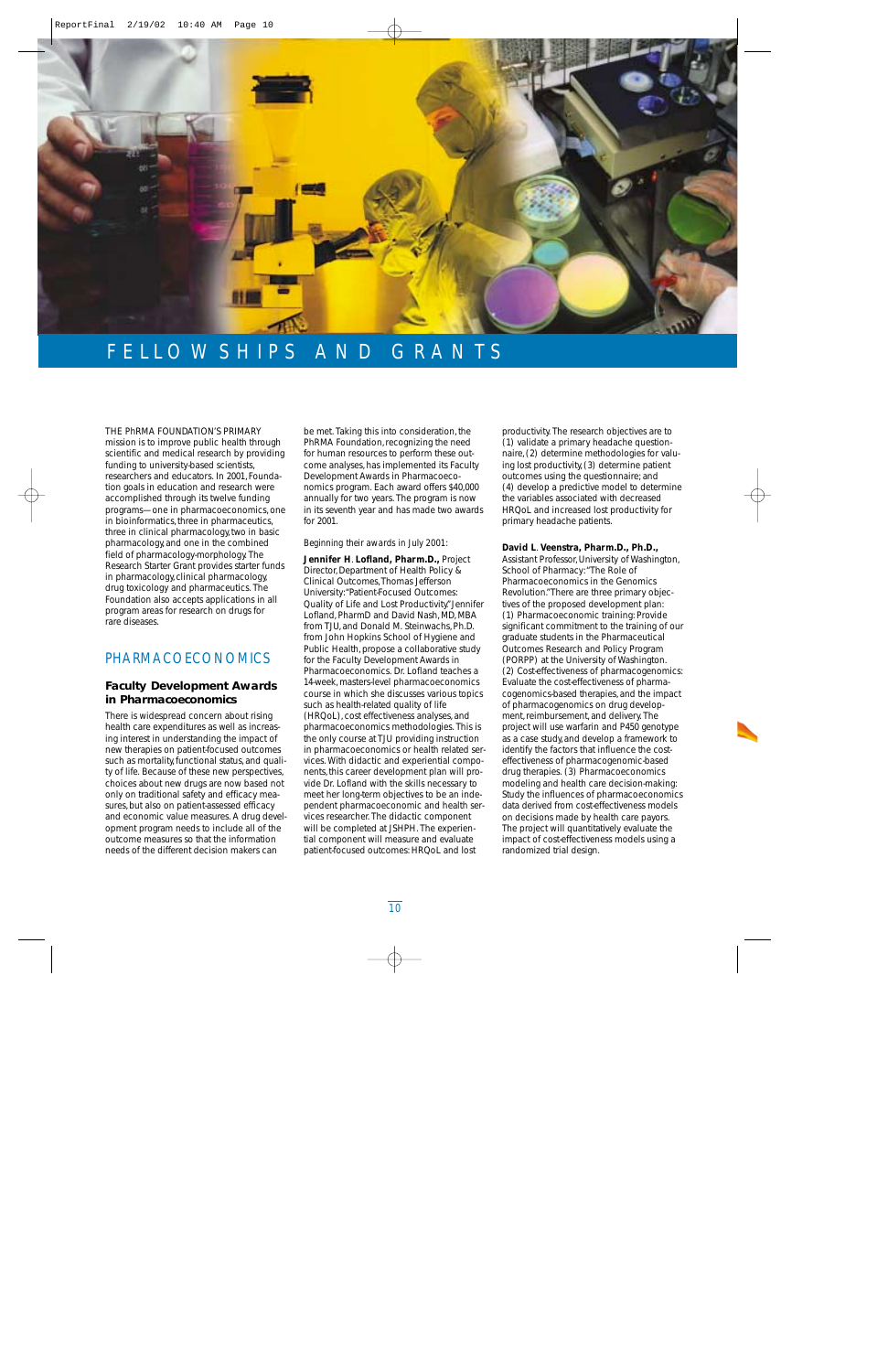# BIOINFORMATICS

# **Faculty Development Awards in Bioinformatics**

Begun in 1997, the Faculty Development Award in Bioinformatics seeks to help develop a core of experts in the new science of Bioinformatics. The aim of this discipline is to couple computer technology with the enormous amount of information currently stored in biological databases. It is a process whereby genomic sequence data is turned into molecular biology information for the purpose of benefiting mankind through drug discovery. Because of the shortage of trained scientists and faculty, the PhRMA Foundation is pleased to offer this program. The Faculty award offers \$30,000 per year for two years.

## *Beginning his award in 2001 is:*

**Keith A**. **Crandall, PhD.,** Assistant Professor, Department of Zoology, Brigham Young University:"Undergraduate Training in Bioinformatics: Research Experience in Molecular Phylogenetics and Computational Biochemistry and Biophysics."Summer support has been granted to Dr. Crandall to develop an undergraduate curriculum in Bioinformatics at Brigham Young University. Central to this curriculum will be a research training experience with a core member of the Bioinformatics Program. These core members work in one of two research focal groups: molecular phylogenetics or computational biochemistry and biophysics. Both groups involve collaborative research among physical scientists (from Departments of Computer Science, Statistics, Chemistry, and Physics) and biologists (from Departments of Zoology and Microbiology) and offer training in both disciplines for undergraduate, graduate, and postdoctoral researchers. These research groups have been formalized at Brigham Young University with the contribution of more than \$200,000 from the university's administration (University, Colleges, and Departments) to support undergraduate research, graduate training, and a 3-year seminar series in Bioinformatics. This award will allow Dr. Crandall to devote energy and skill to the development of a Bioinformatics undergraduate curriculum to train exceptional undergraduates interested in combining strong interests in biology and computer science into a single degree program. These students will be well trained to enter the job market in biotech companies and pharmaceutical companies, as well as further training at top graduate programs in Bioinformatics in the country.

# PHARMACEUTICS

# **Undergraduate Research Fellowships in Pharmaceutics**

The Undergraduate Research Fellowship program began in 1990 and is designed to encourage undergraduate students in pharmacy, chemistry, biology or a related discipline to pursue an advanced degree in pharmaceutics, thereby increasing the number of well-trained investigators in this important discipline. The Foundation's plan to accomplish this goal is to provide support for undergraduate students to participate in meaningful research projects with motivated, inspiring, and research-active pharmaceutics faculty members.

The pharmaceutics faculty member must apply for the award and, once selected, is provided with a one-year, \$5,000 fellowship that the faculty member can provide to a qualified undergraduate of his or her choosing. Nine awards were made for 2001, bringing the total number of awards to 106.

### *Faculty and their undergraduate students who received fellowships that began between January and July 2001 are:*

**Mansoor M**. **Amiji, Ph.D.,** Associate Professor of Pharmaceutics, Department of Pharmaceutical Sciences, Northeastern University

**Student: Erica J**. **Waugh** "Long-Circulating Biodegradable Nanoparticle Formulation For Tumor-Selective Delivery."About 70% of all malignant cancers are solid tumors. Many solid tumors are associated with poor prognosis due to inadequate drug concentrations and the development of multiple drug resistance. Delivery of anti-cancer drugs in the center of a solid tumor remains a formidable challenge due to poor circulation, hypoxia, and positive interstitial pressure in the tumor mass. It is proposed to formulate and examine the *in vivo* tumor-selective uptake potential of poly(ethylene glycol) (PEG)-grafted gelatin nanoparticle formulation containing paclitaxel (Taxol) as a model drug. The specific aims of the proposed study are: (1) to develop and characterize control and PEGylated gelatin nanoparticles by ethanol precipitation method; (2) to examine the paclitaxel loading and release *in vitro* at 37C; (3) to develop a tumor model of Lewis lung cell carcinoma in C57BL/6J mice; and (4) to examine plasma and tumor concentrations of the drug over a 24 hour time period after intravenous administration in the control and nanoparticle formulations. The dose of paclitaxel administered will be 20 mg/kg. This study is expected to provide significant insight in the use of long-circulating biodegradable nanoparticle formulations for tumor-selective delivery.

# **Kim L**. **R**. **Brower, Pharm.D., Ph.D.,**

Professor, Division of Drug Delivery and Disposition, University of North Carolina at Chapel Hill

**Student: Maciej Jan Zamek-Gliszczynski** "Hepatic Transport Mechanisms and Drug Interactions."Altered hepatic disposition of drugs may influence systemic concentrations, thereby affecting therapeutic efficacy/ toxicity.Rapid hepatic uptake of drugs may occur by passive or carrier-mediated processes.Once inside the hepatocyte,drugs and metabolites may be excreted into bile via ATP-dependent export pumps located on the canalicular membrane,or may undergo basolateral efflux into sinusoidal blood. Sandwichcultured (SC) hepatocytes,a novel *in vitro* model that re-establishes polarized excretion of xenobiotics,is a useful tool to study mechanisms of hepatobiliary drug transport and drug interactions. The studies outlined will determine the mechanisms of hepatic uptake and basolateral efflux of the model organic anion,5 (and 6)-carboxy-2' 7'-dichlorofluoroscein (CDF). Traditionally, the nonfluorescent diacetate prodrug of CDF is administered,based on the assumption that this more lipophilic form diffuses through plasma membranes (CDF is a trivalent anion); intracellular esterases rapidly hydrolyze the diacetrate to yield fluorescent CDF,which is excreted extensively in bile by Mrp2.The utility of this model substrate to investigate mechanisms of hepatobiliary drug transport and drug interactions will be explored in rat hepatocytes and transfected Sf9 cells in the proposed studies.

## **Alekha K**. **Dash, Ph.D.,** Associate Professor, Department of Pharmaceutical & Administrative Science, Creighton University **Student: Adanze Ndubuisi**

"A Novel Drug Delivery System for the Targeted Local Delivery of Doxorubicin." Doxorubicin (Adriamycin) has the widest antineoplastic spectrum and usefulness of the anticancer drugs. It is highly effective in the treatment of soft tissue and bone sarcoma. Since the drug ºhas a poor oral absorption, it is administered intravenously. The problems associated with this mode of administration in case of bone cancer for example are: (1) systemic toxicity of the drug, (2) drug concentration at cancerous site (bone) is likely to be low because bones are moderately perfused organs; and (3) narrow therapeutic range of the drug does not permit substantial increases in the dose to be administered. The aim of this investigation is to develop a sustained release novel crosslinked doxorubicin conjugated delivery system for the targeted local delivery of doxorubicin. The delivery system will be designed so that it can be surgically placed within or adjacent to the tumor. The sustained release of doxorubicin will result in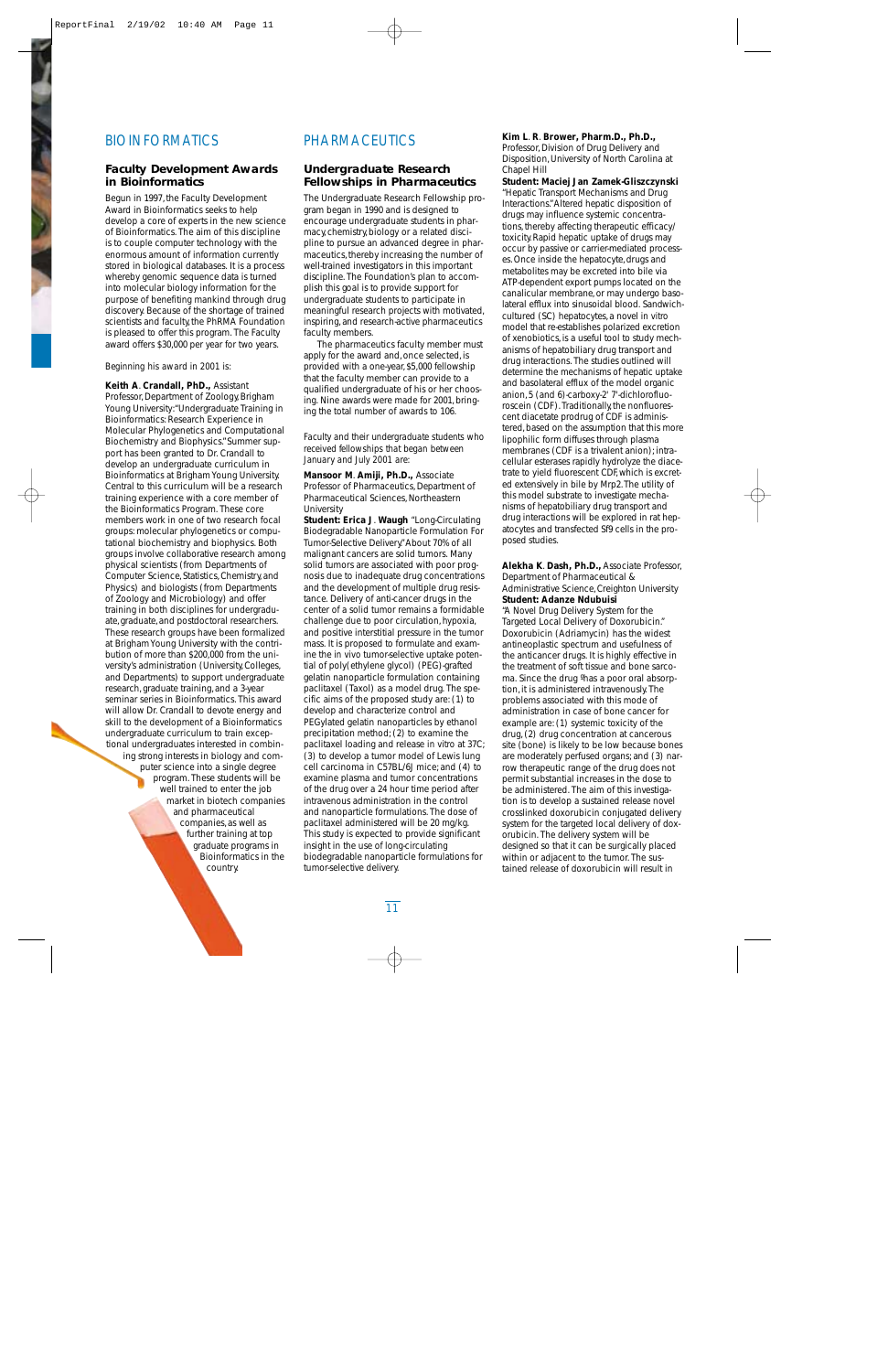

the desired drug concentration at and around the site of cancer while the systemic drug concentration will be negligible. The successful completion of this project will provide a novel approach to target anticancer drugs for bone cancer or any type of cancer treatment where local delivery is the best choice.

**Maureen D**. **Donovan, Ph.D.,** Associate Professor, College of Pharmacy Division of Pharmaceutics, University of Iowa **Student: Joanne Reiland** "Improved *In Vitro* Drug Release Testing Methods for Dosage Forms Administered to Limited Volume Sites."Drug release testing is a standard practice in both dosage form development and quality assurance. Frequently, release testing methodologies need to be significantly modified from compendial standards in order to obtain good correlation to *in vivo* drug release. For anatomical sites that have limited volumes of fluid for drug dissolution and release (nasal, vaginal, rectal ophthalmic), the typical large volumes of dissolution media provide little information about *in vivo* dosage form performance. The research hypothesizes that drug release into a small volume, potentially physiological relevant, solution will better characterize drug release and lead to better IVIVC's for dosage forms administered to alternative delivery sites. This work proposes to develop and validate a small volume dissolution cell capable of providing data about drug dissolution and release into a limited volume of dissolution media.

### **Anthony J**. **Hickey (Dennis Williams),**

**Ph.D.,** Professor, School of Pharmacy, University of North Carolina at Chapel Hill **Student: Elizabeth Ann Mejia-Millan** "The Influence of Vapor Pressure on Performance of Propellant Driven Metered Dose Inhalers."Chlorofluorocarbon propellants are being eliminated from metered dose inhaler products. New asthma drugs, such as β2-adrenergic agonists, and corticosteriods are being reformulated in alternative propellants. It is clear that alternative propellants have unique physico-chemical properties that influence lung deposition and efficacy. A systematic study of the impact of key parameters, such as vapor pressure, have not been conducted. It is proposed that an *in-vitro* study of formulation variables on emitted dose and droplet size be conducted. This study will be integrated into a normal human subject lung deposition study. It is intended that a knowledge of aerosol performance as a function of vapor pressure can be used to interpret literature studies of reformulated product, and also to aid in future formulation development strategies. The proposed study takes advantage of Ms. Mejia-Millan's unique qualifications, and forges a strong link between pharmaceutical and clinical sciences.

**Russell J**. **Mumper, Ph.D.,** Assistant Professor of Pharmaceutical Sciences, College of Pharmacy, University of Kentucky **Student: William M**. **Fountain, IV** "NanoTemplate Engineering and Film-Composites for Transmucosal Drug Delivery." The NanoTemplate Engineering project relates to a novel method to pharmaceutically engineer solid nanoparticles in the size range of 5 to 50 nm containing plasmid DNA for non-viral gene therapy applications. Novel microemulsions are used as precursors (or "NanoTemplates") to form solid nanoparticles containing plasmid DNA. The NanoTemplate precursor method results in the formation of well-defined and uniform solid nanoparticles without the use of expensive or potentially damaging techniques involving high-torque mechanical mixing, microfluidization, homogenization, or milling. The Film-Composites for Trans-Mucosal Drug Delivery project relates to the development and use of novel films for the delivery of small molecules and peptides transmucosally through the buccal tissue into the systemic circulation. Mr. Fountain will continue the research on transmucosal delivery of hirudin (a 6 kDa peptide) as well as on the transmucosal delivery of midazolam (a benzodiazepine used for pre-operative sedation). He will assess the stability of each drug in the optimized film-composite, modifying and predicting the release rate of the drugs, and determining the bioavailibility of the drugs after buccal delivery in rabbits.

**Steven L**. **Nail, Ph.D.,** Professor, Department of Industrial & Physical Pharmacy, Purdue University **Student: Teresa Schuman** "The Effect of Thermal History of Freezing on Activity of Model Proteins After Freeze-Drying."The broad objective of the proposed research is to better understand the effects of seemingly subtle differences in freeze-drying processing conditions on the activity of model proteins. More specifically, it is to test the hypothesis that, with respect to shelf freezing of protein formulations,"slow is fast and fast is slow." That is, if the shelf temperature is decreased very slowly, as would be done when trying to effect slow freezing, there is promoted supercooling and uniform temperature within the supercooled liquid such that, once ice crystals nucleate, the effective rate of freezing is fast. If, however, vials are placed on shelves that have been pre-cooled to perhaps –45ºC, ice forms quickly in the liquid that is in contact with the bottom of the vial, perhaps before liquid in the bulk of the container has cooled to below the equilibrium freezing temperature. The effect of this "fast"freezing would be to seed the system with ice crystals, thus preventing supercooling and resulting, in effect, in slow freezing. The major practical benefit of the proposed research is more rational process validation, particularly in identification of critical processing variables.

### **Teruna J**. **Siahaan, Ph.D.,** Associate Professor, Department of Pharmaceutical Chemistry,The University of Kansas **Student: Phuong Nguyen**

"Production and Purification of EC12 domain Protein of E-cadherin."The long-term objective of this project is to understand how to modulate tight intercellular junctions by regulating E-cadherin-E-cadherin interactions in the adheren junctions. The short-term goal of this project is to produce and purify EC12 domain protein of E-cadherin. The research has shown that HAV-peptides derived from the E-cadherin sequence can modulate the intercellular junction porosity. This is due to the binding of HAV-petides to E-cadherin, resulting in the inhibition of E-cadherin-Ecadherin interactions. To understand the mechanisms of HAV-peptide interaction with E-cadherin, the research will study the binding properties of the HAV-peptides to EC12 domain of E-cadherin using equilibrium dialysis and spectroscopic methods (NMR,CD, and fluorescence).The structural properties of EC12-domain protein will also be determined by NMR, CD, and molecular modeling. In this proposal, the undergraduate student will produce and purify sufficient amount of EC12-domain protein using *E.coli* expression system for structural and binding studies.The necessary 15N-labeled EC12-domain protein will also be produced for structural studies.

**Jagdish Singh, Ph.D.,** Associate Professor, Department of Pharmaceutical Sciences, North Dakota State University **Student: Roger Yan** "Changes in Skin Due to Iontophoretic Current". The long-term objective of the proposed research is to understand the mechanism of alteration in skin barrier properties by iontophoresis in order to develop transdermal drug delivery systems for macromolecules including peptide and protein drugs. Initiation of current flow across the skin causes a rapid decrease in resistance of the membrane to achieve a new lower value.Voltage-induced effects, which decrease the electrical resistance and proportionally increase the flux of both ionic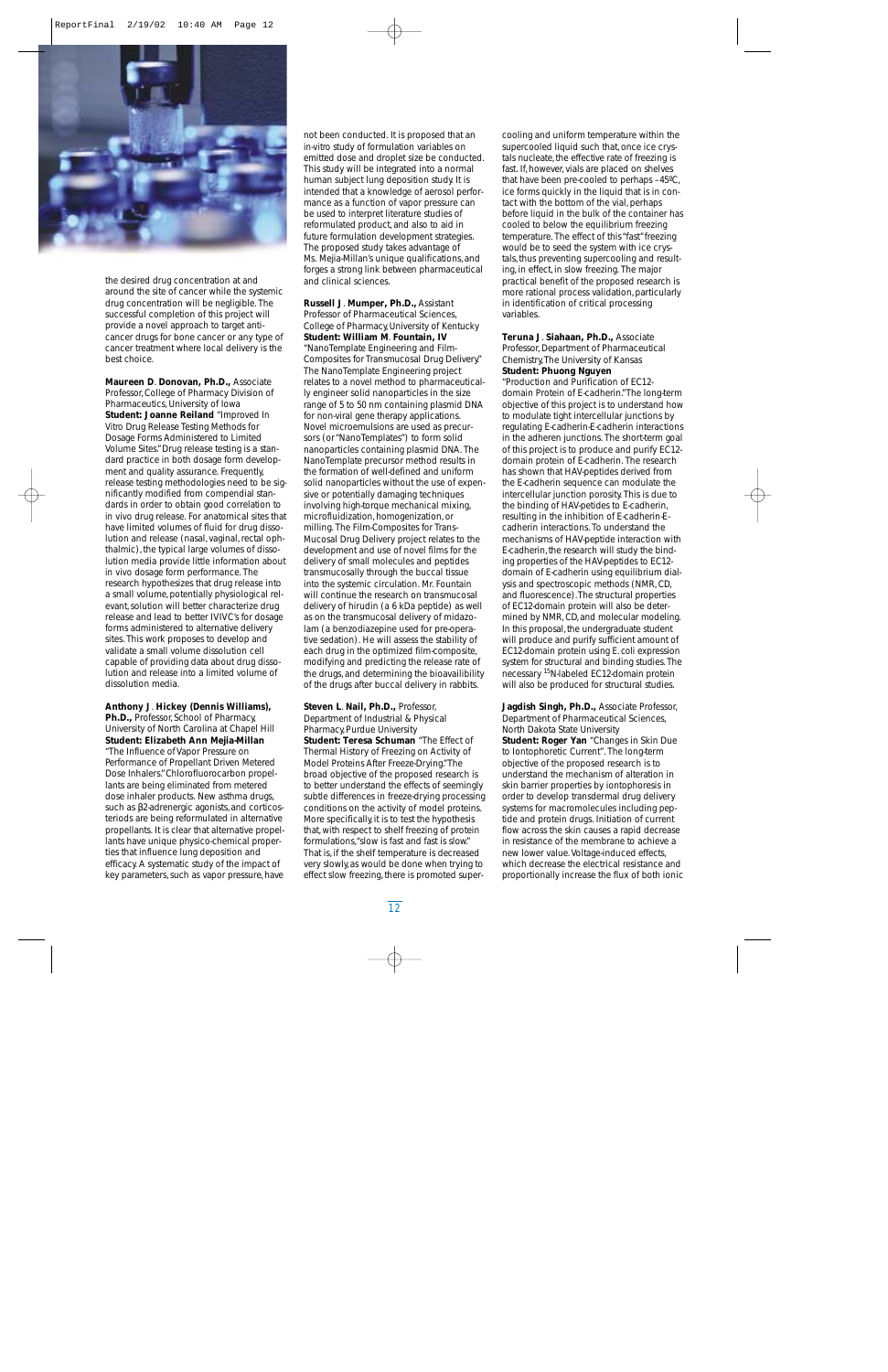permeants and polar, non-ionic solutes, suggest that these effects are primarily electric field induced pore formation. The overall hypothesis to be evaluated is that skin resistance changes are due to ions in the media changing the number of ions in the skin. To test the hypothesis, it is proposed to determine the effect of a constant D.C. voltage (200-10,000 mV), concentration and type of electrolytes on the resistance (conductivity) of the HSC. The belief is that the proposed research will significantly enhance our basic understanding about alterations in skin by iontophoresis in order to non-invasively deliver macromolecules including peptide and protein drugs.

# **Fellowships for Advanced Predoctoral Training in Pharmaceutics**

In effect for 13 years, this program assists awardees who have one or two years remaining in their pharmaceutics predoctoral training—the time during which they are engaged in dissertation research.

The fellowship program provides a stipend of \$12,000 a year for two years and \$500 a year for incidentals directly associated with the preparation of the dissertation. Four awards were made for 2001, bringing the total number of awards to 79.

## *Those who received fellowships that began between January and August 2001 are:*

**Monica Tijerina,** Department of Pharmaceutics and Pharmaceutical Chemistry, University of Utah:"Effects of Subcellular Trafficking and Localization of Macromolecular Photosensitizing Agents on Anticancer Activity."Treatment of human ovarian carcinoma is a persisting problem in the US. Because a majority of cases are diagnosed in advanced stages of the disease, a distressing number of deaths occur each year. Here, HPMA copolymer-Mce $_6$  conjugates are proposed as novel chemotherapeutic agents for the treatment of ovarian cancer. The success of HPMA copolymer-Mce<sub>6</sub> conjugates for the treatment of human ovarian carcinomas has been demonstrated in animal studies, but further studies need to be performed to optimize this delivery system. The effect of subcellular uptake and localization will be examined and correlated to anticancer activity. Human ovarian cells will be chronically exposed to free or HPMA copolymer-Mce6 to determine if the conjugate can circumvent MDR. A detailed study correlating subcellular internalization and localization to anticancer activity will be performed. Uptake, subcellular trafficking and localization will be quantitatively assessed and analyzed utilizing a kinetic model describing adsorptive endocytosis of conjugates. These

studies will provide invaluable information and allow the design of second-generation HPMA copolymer-Mce<sub>6</sub> delivery systems to be chemically tailored for optimum efficacy and biological activity.

**Peter D**. **Ward,** School of Pharmacy, University of North Carolina at Chapel Hill: "Phospholipase C Inhibitors as Potent and Selective Enhancers of Paracellular Permeability Across Intestinal Epithelium." Absorption enhancers can increase the permeability of the intestinal epithelium to hydrophilic drugs (e.g. peptides) by disrupting the tight junctions that constitute the major barrier to paracellular transport. Most absorption enhancers, however, have been found to be effective at high concentrations (high micromolar to low millimolar range); consequently, they also produce toxicity. This lab has identified at least two alkylphosphocholines as enhancers of paracellular permeability in *in vitro* epithelial models. Interestingly, these compounds are also inhibitors of phospholliace C (PLC). Furthermore, the research has found that U73122, an aminosteroid and a selective PLC inhibitor, is also a potent enhancer of paracellular permeability across MDCK cell monolayers. PLC inhibitors will be utilized as probes to investigate the involvement of this enzyme in the regulation of paracellular permeability across epithelial cells. To accomplish this goal, the correlation between increase of paracellular permeability and inhibition PLC caused by these compounds will be investigated. These compounds will also be utilized to investigate whether safety of paracellular enhancement is increased when enhancers alter paracellular permeability via modulation of a biochemical mechanism (i.e., PLC inhibition) associated with structure/function of tight junctions.

**Lisa Kueltzo,** Department of Pharmaceutical Chemistry, University of Kansas:"Structural Characterization and Membrane Interaction Studies of Small, Conformationally Labile Proteins."This project involves the investigation of a group of proteins that show unexpected conformational flexibility as a result of physical and chemical perturbation in spite of their small size (15-20 kDa). These proteins [VP22, acidic Fibroblast Growth Factor (FGF-1), bovine Granulocyte Colony Stimulating Factor (bGCSF), Keratinocyte Growth Factor 2 (FGF-10)] also possess varying degrees of interaction with lipid bilayers, which in some cases (VP22,aFGF) may be related to previously exhibited non-classical transport activity. This project involves characterization of the structures of these proteins under various conditions (e.g. temperature, pH, ionic strength), as well as an investigation of the extent of interaction of the exhibited conformational states with lipid bilayers and the



*Dr. Albert Dreisbach, Assistant Professor, Tulane University School of Medicine receives his award with his mentor, Dr. Juan Lertora, a 1978 PhRMA Foundation Awardee, present to congratulate him.*

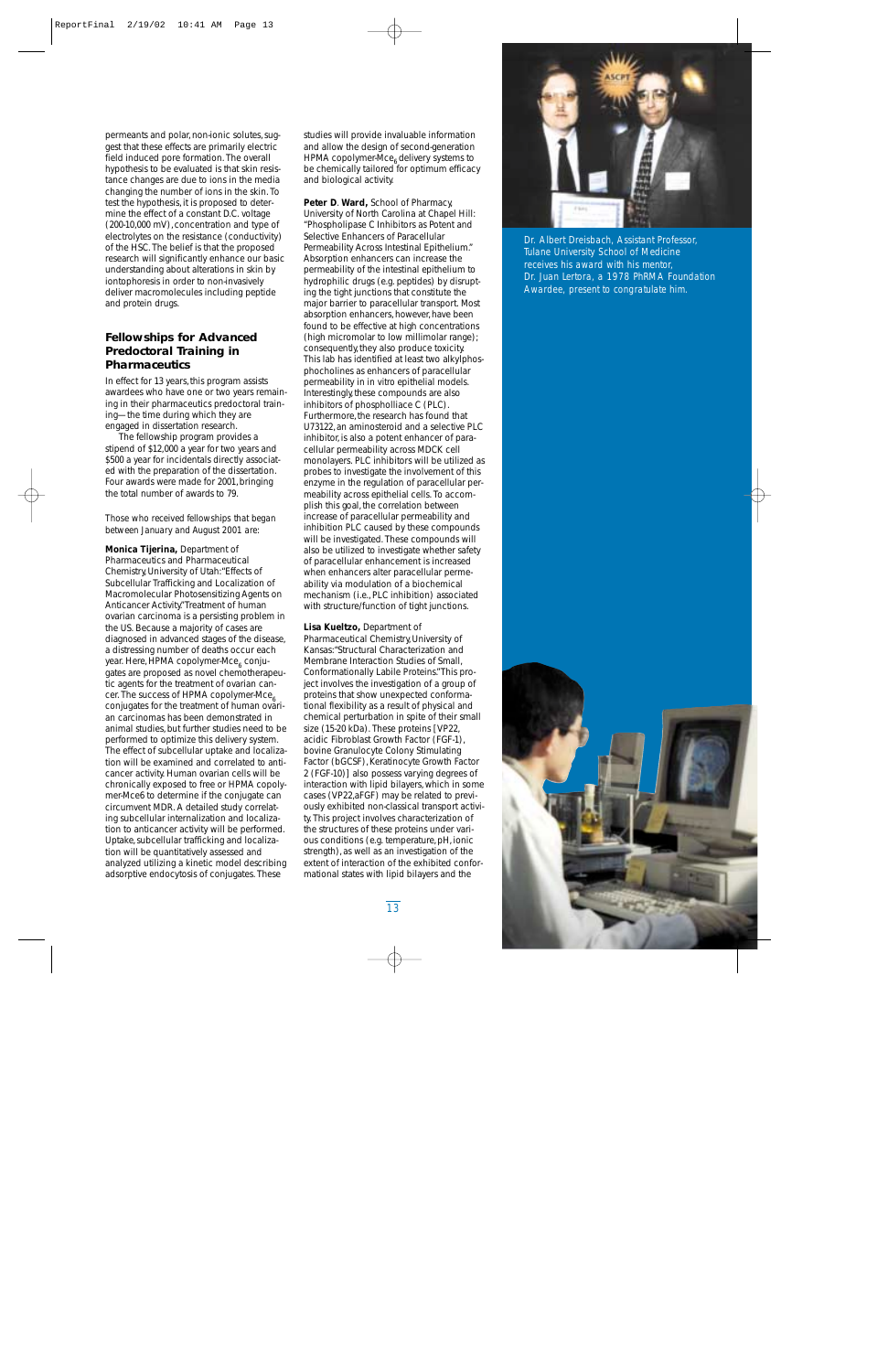

top: *Del Persinger presents Kathleen Butler, M.D. from Thomas Jefferson University an award for a Fellowship for Careers in Clinical Pharmacology.* bottom left: *Lewis J. Radonovich, M.D., from Johns Hopkins University receives his award, a 2001 Fellowship for Careers in Clinical Pharmacology.*  bottom right: *Dr. Arthur Atkinson, a member of our Clinical Pharmacology Advisory Committee and a former Foundation awardee.*



effect, if any, on transport activity. Initial data demonstrated that a truncated form of VP22 (VP22.C1: residues 159-301) possesses extensive conformational lability under physiological conditions and interacts with model lipids in a temperature dependent manner (Kueltzo, Normand, O'Hare and Middaugh,*J. Biol. Chem.* 2000). This research postulates that VP22.C1 may enter a molten globule like state under physiological conditions which may induce lipid bilayer interactions. This project is a collaboration with Dr. Peter O'Hare of the Marie Curie Research Institute, United Kingdom, Phogen, Pfizer, Merck and Human Genome Sciences.

**John J**. **Schwegman,** School of Pharmacy, Purdue University:"Measuring Protein Denaturation at the Ice/freeze Concentrate Interface Using Freeze-dry Microscopy Coupled with Microscopic FTIR/Raman Spectroscopy."The broad objective of the proposed research is a better understanding of the mechanism of loss of integrity of therapeutic proteins during freezing and freezedrying. The specific aims of the study are: (1) to interface a specifically designed microscope stage to a microscope accessory on both a Fourier transform infrared (FTIR) and Raman spectrometer; (2) choose model proteins that are subject to loss of activity during freezing and freeze-drying and record the IR and Raman spectrum *in-situ* during controlled freezing and freeze-drying at specific locations relative to ice crystals; and (3) measure both relative concentration and secondary structure in the amide I region in order to test the hypothesis that loss of secondary structure during freezing is an interfacial phenomenon, where the protein partially denatures following adsorption at the ice/freeze concentrate interface. The research that is proposed is new, and if successful will end the speculation concerning the location of protein denaturation in the frozen mixture during freezing and freeze-drying. This is the first time that freeze dry microscopy equipment and FTIR/Raman microscopy equipment have been combined for *in-situ* measurements of spatially resolved spectra during freezing and freeze-drying.

# **Postdoctoral Research Fellowships in Pharmaceutics**

Complementing the other two pharmaceutics programs offered by the Foundation, the Postdoctoral Research Fellowships in Pharmaceutics was initiated to encourage more qualified graduates to obtain the postdoctoral research training so vitally needed in the area of pharmaceutics. The PhRMA Foundation and its Pharmaceutics Advisory Committee recognize the critical need for such well-trained scientific investigators. The postdoctoral award provides \$25,000 per year for two years. Since its inception, 11 awards have been given.

*This award was not granted in 2001.*

# CLINICAL PHARMACOLOGY

The clinical pharmacology program provides funding at three levels—student, postdoc, and faculty.

# **Faculty Awards in Clinical Pharmacology**

The Foundation Faculty Development Awards in Clinical Pharmacology program makes three-year awards to medical schools for salary and fringe benefit support of fulltime junior faculty members. A ceiling of \$40,000 has been set for Foundation support for any candidate in this area. 119 individuals have been supported under this program since 1967.

### *Recipients of the awards that began July 2001:*

**Albert W**. **Dreisbach, III, M.D.,** Assistant Professor,Tulane University School of Medicine:"The Effect of Endstage Kidney Disease on Phenotypic Expression of Cytochrome P450 CYP2C9."Cytochrome P450 CYP2C9 exhibits genetic polymorphisms and is responsible for the metabolism of such low therapeutic index drugs as warfarin and phenytoin.Approximately 20% of the population are heterozygous for mutant alleles that represent a high-risk population for serious bleeding with warfarin, particularly in patients undergoing hemodialysis. Both the prevalence of the known genotypes for CYP2C9 in endstage renal disease (ESRD) and the effect of ESRD on CYP2C9 phenotype have not been previously investigated. Many hepatic cytochrome P450 (CYP) isozymes are downregulated in ESRD by as much as 70%, with important implications for the dosing of drugs with predominantly hepatic clearance.Also, several CYP isozymes have been shown to be expressed in peripheral lymphocytes and the level of protein and mRNA expression correlates with hepatic CYP activity as measured by isozyme specific phenotypic probe drugs. The preliminary data demonstrates expression of CYP2C9 mRNA in peripheral blood mononuclear cells (PBMCs). In summary, the project proposes to investigate genotypic prevalence of CYP2C9 in ESRD, the effect of ESRD on CYP2C9 phenotype, and determine whether PBMCs are markers for hepatic CYP2C9 activity using warfarin as a phenotypic probe.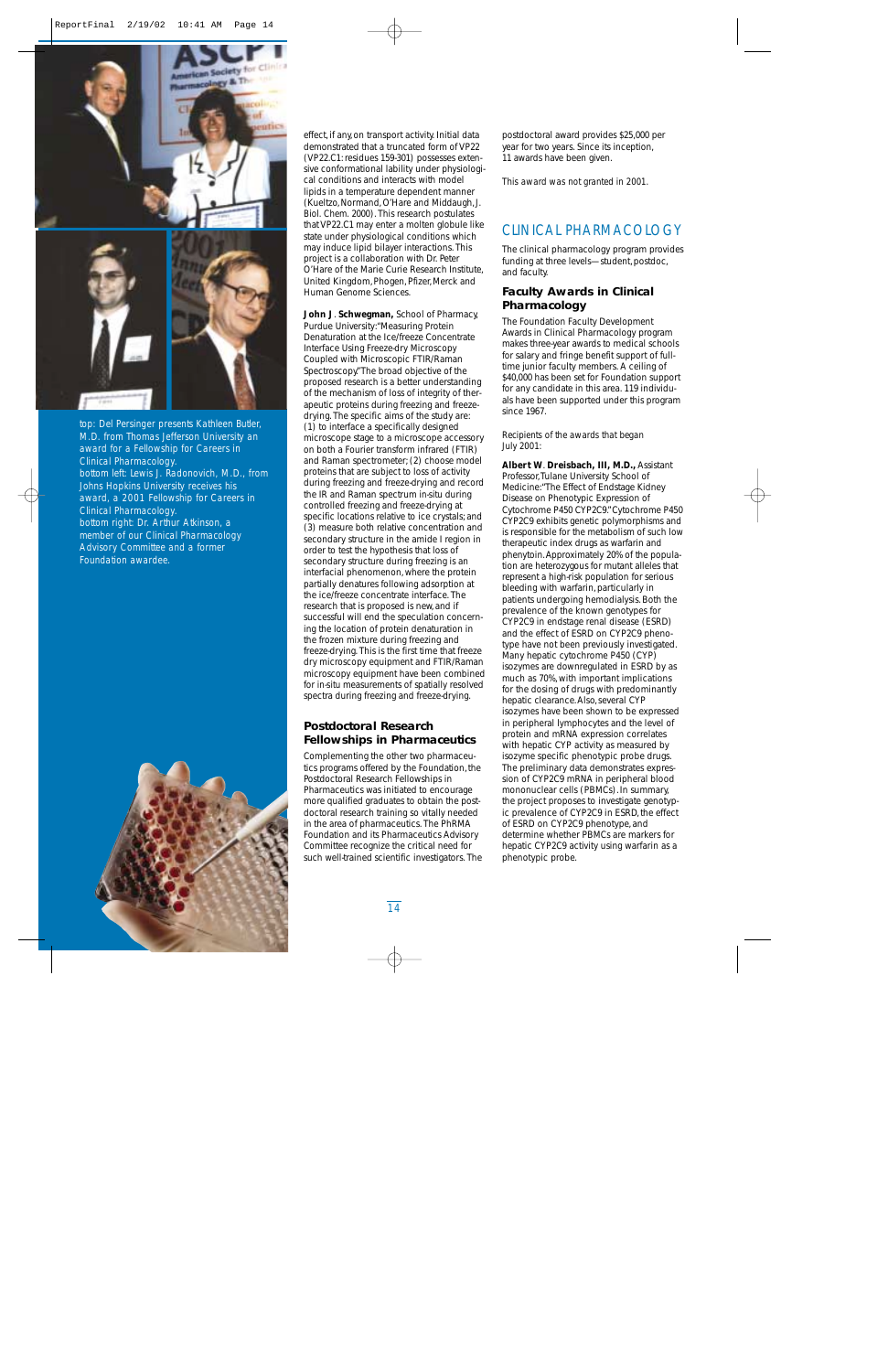**James V**. **Gainer, M.D.,** Assistant Professor, Department of Medicine,Vanderbilt University:"Aldosterone: Genetic Regulation and Vascular Reactivity."Genetic variation in the renin-angiotensin-aldosterone system (RAAS) contributes to the development of hypertension and cardiovascular and renal morbidity, complications more prevalent in African Americans than other ethnic groups. Accumulating data suggest that aldosterone plays a role in vascular toxicity independent of angiotensin (Ang) II. CYP11B2, also known as aldosterone synthase, is a focal point of aldosterone regulation. A common diallelic (C/T) polymorphism at position -344 in the promoter of CYP11B2 has been associated with increased basal and ACTH-stimulated aldosterone synthesis and hypertension in studies done in Caucasians. Independent of Ang II, increased plasma aldosterone has been associated with decreased vascular reactivity. The significance of CYP11B2 genetic variation in African Americans is not know. The central hypothesis of this proposal is that genetic variation in CYP11B2 is associated with increased aldosterone synthesis, which contributes to, altered vascular reactivity, endothelial dysfunction and hypertension in African Americans and Caucasians. To test this hypothesis, studies are proposed in humans to determine the effect of genetic variation in CYP11B2 on (1) the increase in aldosterone synthesis in response to Ang II and potassium, and (2) vascular responsiveness to vasodilation. Establishing CYP11B2- 344C/T as a genetic susceptibility factor can lead to targeted therapies to reduce the incidence of hypertension and its morbidity.

**Christopher J**. **Sweeney, MBBS,** Indiana University School of Medicine:"A Phase I Trial of Feverfew in Patients with Cancer and A Phase I Trial of Weekly Paclitaxel and Interferon alfa2b in Patients with Refractory Malignancies." During the three years of the award, Dr. Sweeney will have the responsibility of conducting two phase I dose escalation clinical trials with pharmacokinetic and pharmacodynamic endpoints. Mentorship for these trials will be through Hematology/ Oncology. The chromatographic assays and analysis of the PK/PD data will occur under the tutelage of the Division of Clinical Pharmacology. Dr. Sweeney has designed and written both clinical trials that have been approved by the Indiana University Institutional Review Board and IU Comprehensive Cancer Center Scientific Review Committee. The first study will be a dose escalation study of parthenolide. This is the active ingredient in the herbal remedy of feverfew. Dr. Sweeney has been actively involved in defining the *in vitro* anti-neoplastic activity of this sesquiterpene lactone that inhibits the transcription factor, Nuclear Factor kappa B (NFkB). This study, entitled, "A Phase I trial of feverfew in patients with

cancer"; will define the pharmacokinetics and assess the ability of this compound to inhibit transcription of factors under control of NFkB. The second, entitled,"A Phase I trial of weekly paclitaxel and interferon alfa2b in patients with refractory malignancies", evaluates the pharmacokinetics and toxicities of increasing doses of weekly paclitaxel given with a fixed dose of interferon. The antiangiogenic activity of this combination will be assessed by measuring angiogenic factors in the blood and the presence of tumor responses.

# **Fellowships for Careers in Clinical Pharmacology**

The second award the clinical pharmacology program provides is postdoctoral Fellowships for Careers in Clinical Pharmacology. These fellowships offer clinicians an opportunity for intensive study in any of the basic sciences that fall within the general field of pharmacology. The program is open to physicians, dentists, and veterinarians who are well into their clinical training and wish to pursue careers in clinical pharmacology. With the year or two of support offered by this fellowship, depending on the particulars of the undertaking, a recipient can pursue full-time study in the basic pharmacologic sciences needed to complement clinical skills.

The program allows an awardee to apply for a fellowship three years in advance of the activation date of the award. For example, those applying for a fellowship in the fall of 2001 may request that the fellowship begin in July 2002, 2003, or 2004.

Although the level of support varies, it should be within existing stipend levels for equivalent postdoctoral fellows. First awards under this program were made in 1973. Since that time, 72 fellowships have been awarded, including the two awarded in 2001. The program provides up to \$24,000 per award per year.

### *Recipients who began their award in July 2001:*

**Kathleen A**. **Butler, M.D.,** Division of Clinical Pharmacology,Thomas Jefferson University:"Guanylyl Cyclase C as a Vaccine for Colorectal Cancer."The goal of this proposal is to determine the utility of a novel biomarker, guanylyl cyclase C (GCC) as a vaccine for colorectal cancer. Extensive data support that expression of GCC is specific to the intestinal epithelia, and expression is consistently maintained in metastatic colorectal cancer. The project will develop a panel of recombinant vaccinia viruses that express GCC, purified GCC protein, and naked DNA encoding GCC that will be used to vaccinate mice to determine whether an immune response can be mounted against



GCC. The specific aims are: (1) immunizing with protein that is tissue specific may trigger an inflammatory response in normal tissue, however unique characteristics of GCC that may moderate this response include residence in an anatomical site regulated by the mucosal immune system and possible existence of peripheral tolerance; (2) this research may also implicate GCC as a biomarker for inflammatory bowel disease and in the second phase of the research; and (3) the group will study whether the vaccine candidates that were developed in Aim 1 are able to mount an anti-tumor response in a murine colorectal cancer model. If successful, these studies will translate into human clinical trials as strategies to treat patients with colorectal cancer.

**Lewis J**. **Radonovich, M.D.,** Johns Hopkins University, School of Medicine:"Improving the Antiviral Effect of Interferon-α for Hepatitis C."Approximately 1% of the world's population is Hepatitis C Virus (HCV) positive, yet only about 30% of patients with Hepatitis C achieve sustained response to interferon therapy. Despite meaningful medical progress with interferon-α, significant room for improvement remains in the area of Hepatitis C treatment. This study aims to address this serious public health issue by directing attention to the pharmacology of interferon. Since its discovery, interferon has been recognized as an antiviral protein. Yet, despite a broad range of antiviral activity *in vitro,* clinical use of interferon has been limited due to drug-induced toxicity primarily exhibited as a flu-like syndrome. Nonsteroidal anti-inflammatory drugs (NSAIDs) have been used for years to decrease sideeffects of interferon, but recently laboratory and clinical evidence has been produced which suggests NSAIDs may enhance interferon's antiviral effects. Although laboratory data have looked promising, clinical studies have been inconclusive for several reasons including use of different NSAIDs at different doses, lack of controlled circumstances and dissimilar patient populations, outcome measures, and exclusion criteria. This group has previously demonstrated an enhanced antiviral effect of acetaminophen-interferon combination similar in magnitude to ketoprofeninterferon described by others. Although other NSAIDs have been investigated, no further attention has been directed to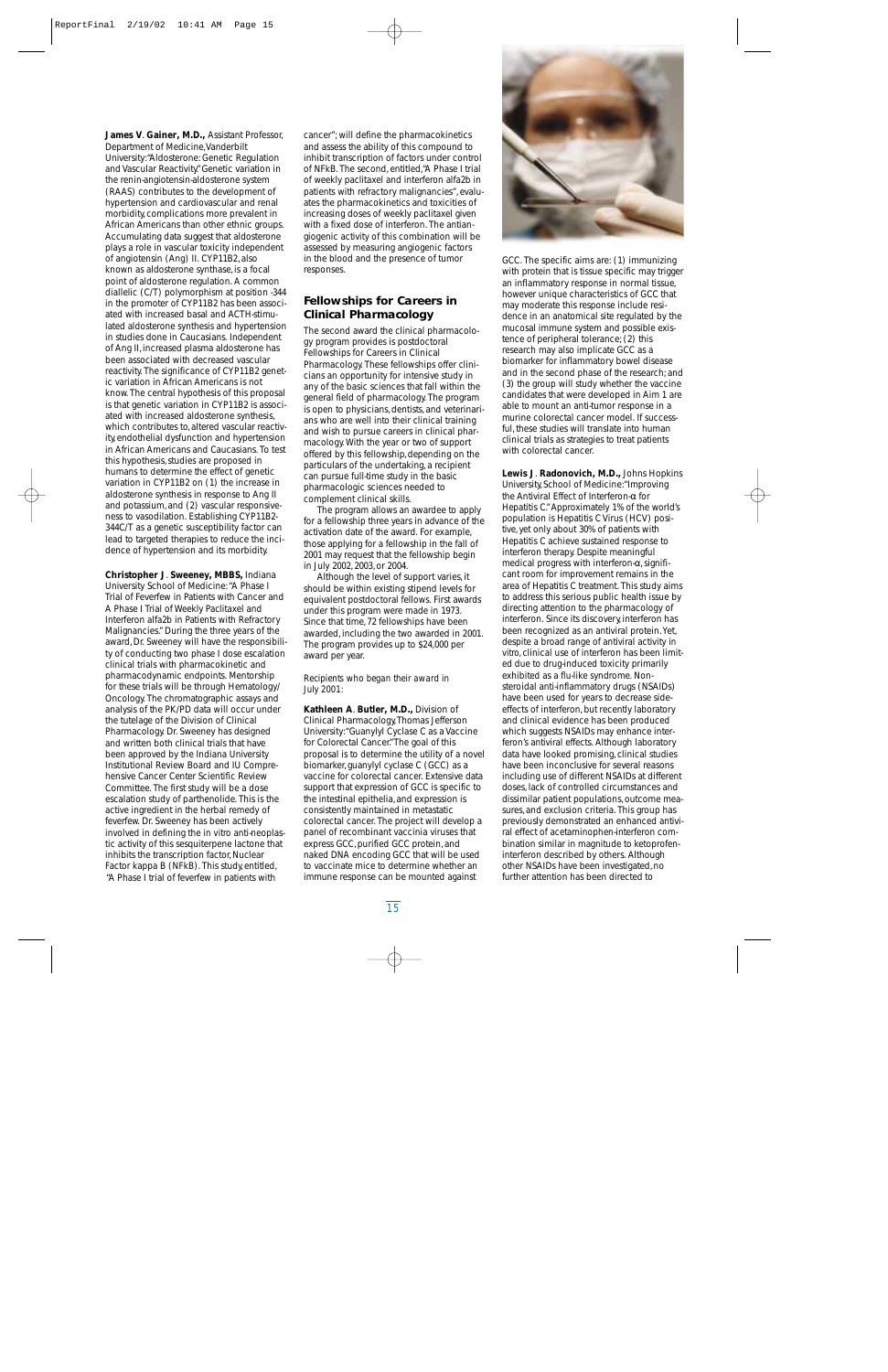acetaminophen. The plan is to further pursue this agent, among others, in the proposed studies. The investigation will include pharmacologic evaluation of the effect of ketoprofen and acetaminophen in healthy human subjects. Specifically, in Study I, assays will be performed to assess antiviral action associated with the study drugs at maximal doses (study Ia) and in a doseescalation, phase I trial fashion (study Ib). Ketoconazole, an inhibitor of EPO will be given as a negative control. In study II, combination therapy will be evaluated. Study III and IV are planned as Phase III trials involving HCV interferon non-responders and interferon-naïve cohorts respectively.

# **Medical Student Research Fellowships**

The third program is the Medical Student Research Fellowships. This program, which began in 1974, offers students an opportunity to spend up to one year full-time conducting an investigative project in pharmacologyclinical pharmacology. The minimum period of the \$12,000 award is three months and the maximum is one year. It is hoped that by having students become involved in investigative projects at a point when career choices are still relatively flexible, they will eventually choose research careers in clinical pharmacology. One hundred and forty-five awards have been made since 1974, including the four awarded in 2001.

### *Individuals whose awards began July 2001 are:*

**Gene Hwang,** Duke University School of Medicine:"Effects of Glioblastoma Multiforme Epidermal Growth Factor Receptor Variability on ZD-1839 Activity." Malignant gliomas (i.e. glioblastoma multiforme (GBM), etc.) and other central nervous system (CNS) tumors pose difficult problems, with median survival time 8–12 months after diagnosis. Both surgical and radiotherapeutic strategies remain unable to control these tumors, leaving chemotherapy as an essential component in the treatment algorithm. However, chemotherapeutic resistance/failure demands research into



newer drugs, including ZD-1839 (4-(3-Chloro-4-fluorophenylamino)-7-emthoxy-6-(3-(4-morpholinyl)propoxy)quinazoline), which acts by blocking epidermal growth factor receptor (EGFR) (TGFα/EGF receptor) tyrosine kinase (TK) activity. EGFR activity is associated with tumor progression and poor prognosis (1, 3, 5, 9) and is over expressed in >50% of high-grade gliomas. ZD-1839 inhibits EGFR's TK and has been shown to have good activity against many EGFR expressing tumors. However, EGFR expression in gliomas varies among wild-type, wild-type amplified, and mutant-amplified with past studies showing differing activity associated with different receptor types (1). This project proposes to correlate the activity of ZD-1839 with EGFR type/amount expression of receptor. ZD-1839, which has been found to have a primarily cytostatic effect on multiple tumor types, will also be combined with temozolomide, a new methylating agent that has been shown to have minimal toxicity and good effect on GBMs. Scheduling, dosing, and toxicity will be examined. This will potentially allow identification of tumors likely to respond to ZD-1839 and more rational use of anti-EGFR agents as well as temozolomide + ZD-1839 combinations, with possible immediate implications for GBM management.

**Susan l**. **McGovern,** Northwestern University School of Medicine:"Non-Specific Inhibition of Enzymes:A General Mechanism?"High-throughput screening, both experimental and computational, is often used to discover novel leads for drug design.Unfortunately,many screening hits bind non-specifically,and differentiating specific from non-specific binding has become an area of intense study.Most efforts have focused on discarding non-specific inhibitors from screening databases, but this has been only partly successful because the bases of non-specific inhibition are poorly understood. To address this problem, this research will focus on compounds that are nonselective enzyme inhibitors.These dissimilar compounds were initially found in screens against different targets.In addition to their original targets, they typically also inhibit α-chymotrypsin,β-galactosidase,DHFR,and AmpC β-lactamase.These compounds have several peculiar properties. First, inhibition is time-dependent.Second,inhibition is reversible by incubation and then dilution, but not by dialysis. Third, decreasing the molar ratio of inhibitor to enzyme from 10,000:1 to 1,000:1 eliminates inhibition. Fourth, increasing ionic strength decreases inhibition by five to over 100-fold.The research proposes a model in which inhibitor molecules form vesicle-like aggregates that adsorb or absorb the enzyme and inhibit its function along with a series of enzyme assays,dynamic light scattering experiments, and electron microscopy experiments.



**Franklin M**. **Mullins,** Department of Anesthesiology and Pharmacology, Vanderbilt University:" An Investigation of the Effects of Na+ on HERG Currents."The human cardiac delayed rectifier K+ current I Kr is carried by HERG, a channel encoded by the human ether-a-go-go related gene. Suppression of  $I_{Kr}$  can have anti-arrhythmic or proarrhythmic effects.  $\text{I}_{\text{Kr}}$  and HERG inwardly rectify at depolarized potentials via rapid, voltage dependent inactivation. The conformational change associated with HERG inactivation involves the outer pore. Raising extracellular  $[K^+]$  ( $[K^+]_o$ ) within the physiological range augments outward HERG current, and raising serum [K<sup>+</sup>] normalizes QT interval in patients with genetic or drug-induced suppression of  $I_{Kr}$ . This laboratory has recently shown that modest increases in  $[K^{\dagger}]_{o}$  can relieve inhibition of outward HERG currents by extracellular Na<sup>+</sup> (Na<sup>+</sup><sub>0</sub>). Na<sup>+</sup><sub>0</sub> inhibits outward HERG current at depolarized potentials, but  $Na<sup>+</sup><sub>c</sub>$ can increase HERG current at hyperpolarized potentials when K<sup>+</sup><sub>o</sub> is present. The research will test the hypothesis that Na+ competes with  $K^+$  for both external and internal pore sites by recording whole cell HERG currents from transiently transfected CHO-K1 cells. Specifically, it will test a model in which Na+ occupancy of an external site destabilizes the inactivated state and Na+ occupancy of a more internal site stabilizes the inactivated state.

**Jeremy Van Buren,** Southern Illinois University School of Medicine:"Potentiation of Calcium Currents by Cocaine". Cocaine use is a major health problem because of the dependence it causes and the generation of life threatening cardiac arrhythmias following overdose. In western countries, cardiovascular complications from cocaine abuse now account for the majority of drugrelated emergency room visits and deaths. There are several studies suggesting that voltage-gated calcium channel blockers can prevent cocaine-induced cardiovascular events (including lethal ventricular fibrillation), and they have been suggested as an antidote to treat cardiac symptoms during cocaine intoxication. However, the specific role of voltage-gated calcium channels in cocaine-induced responses is not fully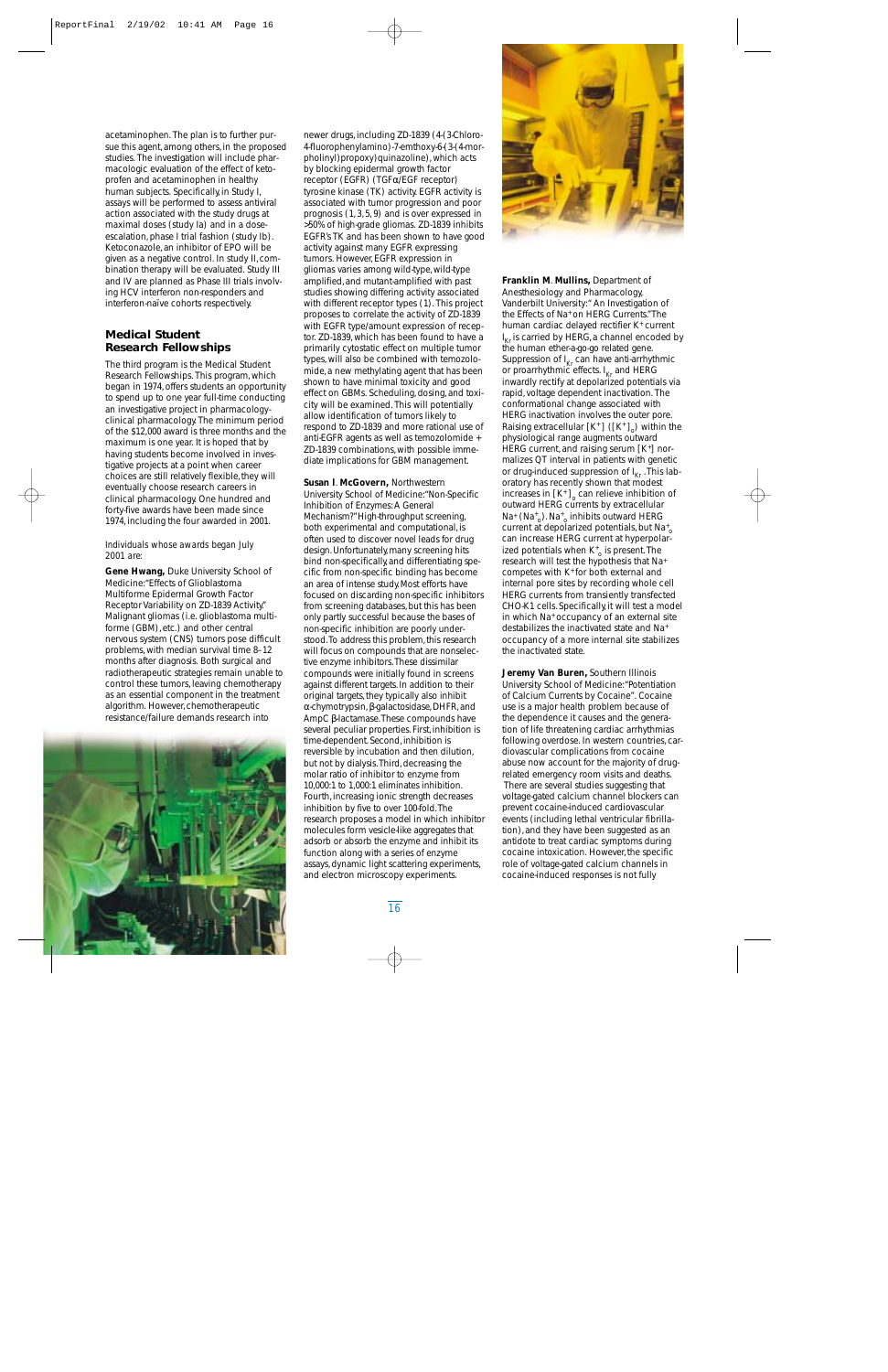understood. In preliminary experiments, this research has demonstrated for the first time that cocaine selectively and potently enhances voltage-gated calcium currents in ventricular myocytes. The hypothesis of this research is that a direct enhancement of calcium flow through voltage-gated calcium channels by cocaine is a major source of calcium overload. Findings from this study will provide a better understanding of cocaine action that may help in identifying cocaine-induced changes in cardiovascular parameters, leading to newer therapeutic strategies to deal with cocaine abuse and intoxication.

# BASIC PHARMACOLOGY

# **Faculty Development Awards in Basic Pharmacology and Toxicology**

In effect for 28 years, the Faculty Development Awards in the Pharmacology program aims to strengthen basic pharmacology by providing support to promising young teachers in this field. To fulfill this goal, support has been provided, on a nationally competitive basis, to full-time junior faculty members who show the potential for outstanding accomplishments.

The program provides stipend and fringe benefits for two years. The level of support varies, and is aimed at keeping within the existing salary and fringe benefits structure of the applicant university. To date, 78 awards have been made, including two in 2001. The program provides up to \$30,000 per award per year.

### *Recipients of the 2001 Faculty Development Awards in Pharmacology which began July 2001 are:*

**Charles L**. **Cox, Ph.D.,** Assistant Professor, Department of Pharmacology, College of Medicine, University of Illinois, Urbana-Champaign:"Modulatory Regulation of Thalamocortical Circuits by Neuropeptides." Activities within thalamocortical circuits play a critical role in sensory processing, alterations in behavioral states, and in certain pathophysiological conditions such as absence epilepsy. The excitability of neurons within this circuit is regulated by intrinsic properties of the neurons, modulatory inputs from external sources such as various brainstem nuclei, and intrathalamic synaptic connectivity. The proposed experiments will focus on the regulation of thalamic activity by a class of putative neuromodulators: neuropeptides. The thalamus receives a rich peptidergic innervation from brainstem, neocortical, and thalamic neurons, and it is likely the case that certain neuropeptides are colocalized with other classical neurotransmitters. Although an escalating number of neuropeptides are localized throughout the central nervous system, there is relatively little unknown regarding their functional role in synaptic transmission and modulation of neuronal excitability. This is especially true with regards to thalamocortical circuits. The functional role of neuropeptides is of great interest because it has been suggested that their release may be activity dependent, and their actions long-lasting. The proposed experiments involve a combined anatomical, physiological, and pharmacological approach to investigate the functional role of neuropeptides in thalamocortical circuits. The cellular mechanisms by which different neuropeptides alter the excitability of individual neurons, influence synaptic transmission, and thus their subsequent effect on network activities in thalamocortical circuits shall be determined. The findings should provide new insight on the functional role of neuropeptides and could have potentially important clinical ramifications regarding the regulation of certain behavioral states and pathophysiological conditions.

**Theresa M**. **Filtz, Ph.D.,** Department of Pharmaceutical Sciences, Oregon State University,"Function and Interactions of Phospholipase C-β3 Subdomains." Stimulation of phospholipid hydrolysis by most extracellular signaling molecules is mediated by G protein-coupled receptors and membrane-bound G protein subunits activating phospholipase C-β (PLC-β) isoenzymes. PLC-β isoenzymes hydrolyze membrane inositol phospholipids into two second messengers which, in turn, activate a wide array of intracellular processes. However, PLC-β isoenzymes are not integral to the plasma membrane, but seem to be loosely associated with cellular particulate fractions, and access to the membrane site of G protein activators and substrate lipids will regulate PLC-β activity. The subdomains of PLC-β that are involved in membrane association for efficient signal transduction are unknown. This laboratory's long-term goal is to accurately describe the kinds and means of regulation of PLC- β isoenzymes. To this end, this proposal has two specific aims: first, to test the hypothesis that regions of PLC-β with homology to lipid binding domains facilitate PLC-β binding to the plasma membrane; and second, to test the hypothesis that mammalian proteins, other than G proteins, exist which regulate PLC-β3 activity. Successful execution of these aims will provide a more complete map of the modulators of PLC-β3 enzyme activity and modulation of G protein-regulated signaling in general.

On March 6, 2001 in Orlando, the PhRMA Foundation presented several 2001 Faculty Awards and Fellowships for Careers in Clinical Pharmacology at the Annual Meeting of the American Society for Clinical Pharmacology and Therapeutics. We are grateful to ASCPT for this opportunity and extend a special thank you to Sharon Swan, Executive Director for this opportunity.

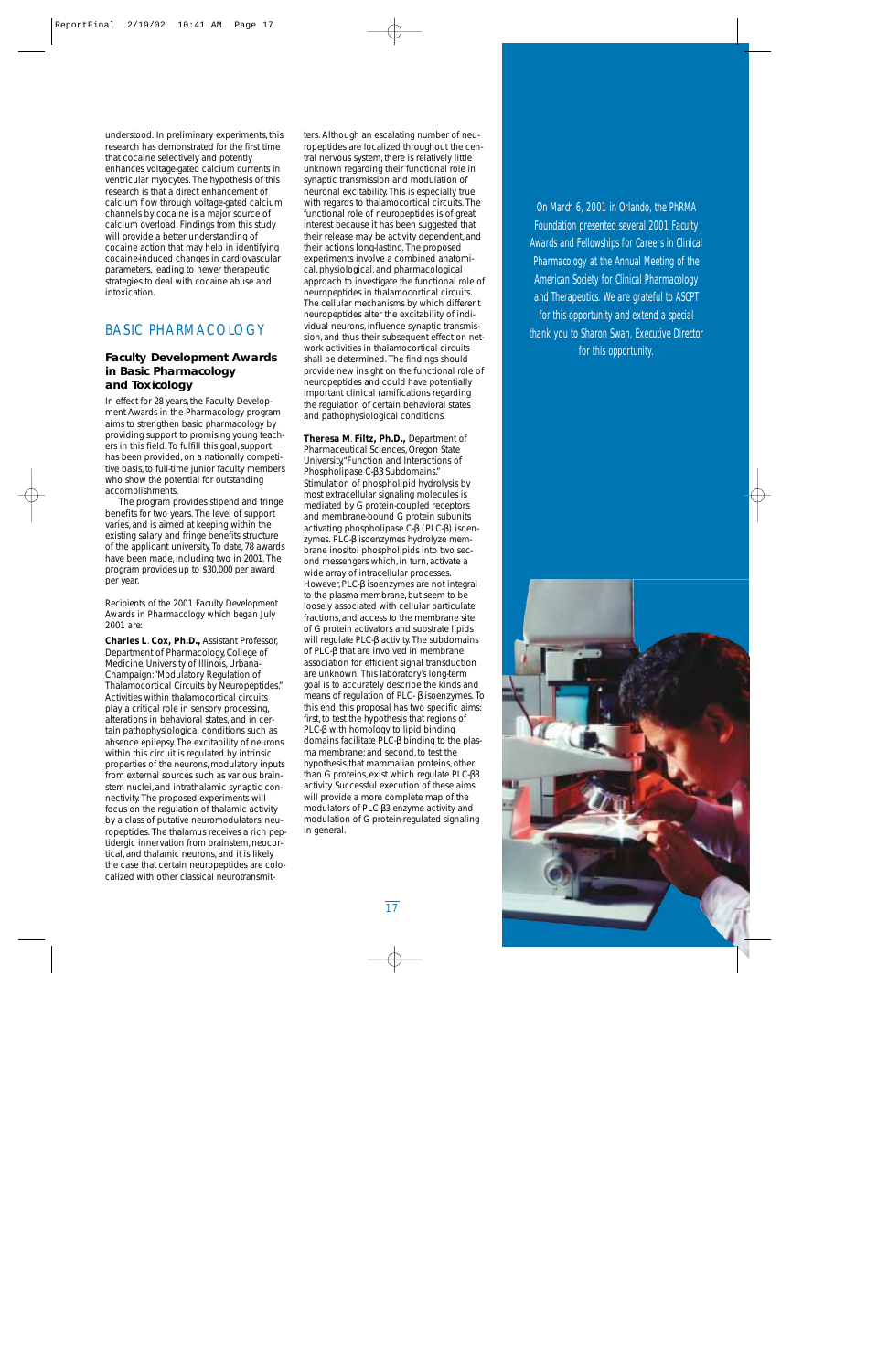The PhRMA Foundation was honored to be invited to present the Awards in Pharmacoeconomics at the 6th Annual Meeting for the International Society for Pharmacoeconomics and Outcomes Research in Arlington, Virginia on May 22, 2001. We thank you Dr. Marilyn Dix Smith, Executive Director and the Board of ISPOR for this opportunity to highlight our scientists.

The PhRMA Foundation was honored to participate in the opening session of the 2001 Annual Meeting of the American Association of Pharmaceutical Scientists on October 21, 2001, in Denver, Colorado. We thank AAPS for the privilege of presenting our Awards in Pharmaceutics at this exclusive event.



# **Fellowships for Advanced Predoctoral Training in Pharmacology and Toxicology**

One of the most popular of the Foundation's awards is the Advanced Predoctoral Training in Pharmacology and Toxicology fellowship program. The goal is to increase the number of well-trained investigators in pharmacological research. This program is designed to encourage and support promising students during their thesis research and is aimed at those candidates who are within two years of completing their research for doctoral disserations in pharmacology and toxicology.

This fellowship provides a stipend of \$12,000 annually for up to two years, and \$500 a year for incidentals directly associated with preparation of the dissertation.

Two hundred and seventy-seven fellowships have been awarded under this program, including the nine awarded in 2001. The program is in its 24th year.

### *Those who have been awarded fellowships that began between January and August 2001 are:*

**Andrew T**. **Bender,** Department of Pharmacology, University of Michigan, "Cellular Regulation of Nitric Oxide Synthase in Response to Chemical Agents."The aim of this project is to understand how the ubiquitin-proteasome system and heat shock proteins affect drug action or toxicity. nNOS will be used as a model for these studies since recent discoveries show that drug mediated inactivation of the enzyme leads to its proteasomal degradation, moreover it has been found that nNOS exists in a complex with hsp90. Understanding regulation of NOS is important as it plays a role in key physiological functions such as neurotransmission, regulation of blood pressure and clotting, and aids in the defense against invading parasites and microbes. Recent work from this laboratory has identified xenobiotics and drugs such as guanabenz, a clinically used antihypertensive, which are suicide inactivators of NOS and inhibit NO synthesis by covalently altering the enzyme. Although the research has shown that covalent alternation of the enzyme enhances its degradation, it is not known what structural features target the enzyme for degradation or if the damaged enzyme can be repaired by heat shock proteins. Further elucidation in these areas will provide a means for predicting the effect a compound will have on NOS *in vivo*. This may not only aid in predicting drug toxicity, but also assist in the design of safer and more efficacious NOS inhibitors.

**John B. Biggins,** Department of Molecular Pharmacology & Therapeutics, Sloan-Kettering Institute:"Mechanism of Self-Resistance in *Micromonospora* to the Antitumor Antibiotic Calicheamicinγ<sub>1</sub>!"

Calicheamic $\text{im}\gamma_1^{\text{I}}$  is the most prominent member of the enediyne family of antibiotics, and its unprecedented molecular architecture in conjunction with its superb biological activity and therapeutic value brand this molecule an excellent target for the study of natural product biosyntheses and self-resistance. Enediene antibiotics have demonstrated their usefulness as anti-neoplastic agents, as their potency far exceeds those of present therapeutic agents in clinical use. Calicheamicinγ<sup>1</sup> I has displayed potencies >8000-fold higher than that of adriamycin through its action of doublestand DNA scission. Despite this high toxicity profile, this molecule is a natural product of a species of *Micromonospora* bacteria, and there must be a resistance mechanism to protect the microbe from its own toxic metabolite.Through the efforts involved in cloning the gene cluster responsible for calicheamicin biosynthesis, a gene encoding for a protein that mediates cell survival in the presence of calicheamicinγ<sub>1</sub><sup>I</sup> has been isolated.The specific focus is to explore the mechanism of action of this protein. Given the unprecedented structure and mechanism of action of this molecule, this work should clearly provide novel discoveries in the detoxification mechanisms and regulation of enediyene antibiotic producing organisms.

**Stehen P**. **Bruinsma,** Department of Molecular Biology & Pharmacology, Washington University:"Novel Modulators of Signal Transduction by G Protein-Coupled Receptors."G protein-coupled receptors mediate signals via a multitude of hormones and sensory stimuli. The receptors represent a major drug target—more than half of all currently prescribed drugs act on these receptors. The potential for new therapies acting on these receptors is great; an estimated 3% of the human genome encodes G protein-coupled receptors. Moreover, proteins that mediate the specificity and efficiency of the signal transduction via these receptors represent novel targets for drug interactions. The research uses engineered yeast to apply the power of genetics to the study of signaling by human G protein-coupled receptors. As part of the overall effort to understand how G protein-coupled receptors act as "on/off"switches to transduce signals, this research plan proposes to use a "gene mining"strategy to identify proteins that increase the efficiency of G protein-mediated signaling. Candidate proteins identified by the screen will be characterized for their potential as signal transduction modulators by two methods in yeast: epistasis studies to identify where in the MAP-Kinase pathway they act and DNA microarray analysis to create a signal transduction profile that can be compared to the pathways.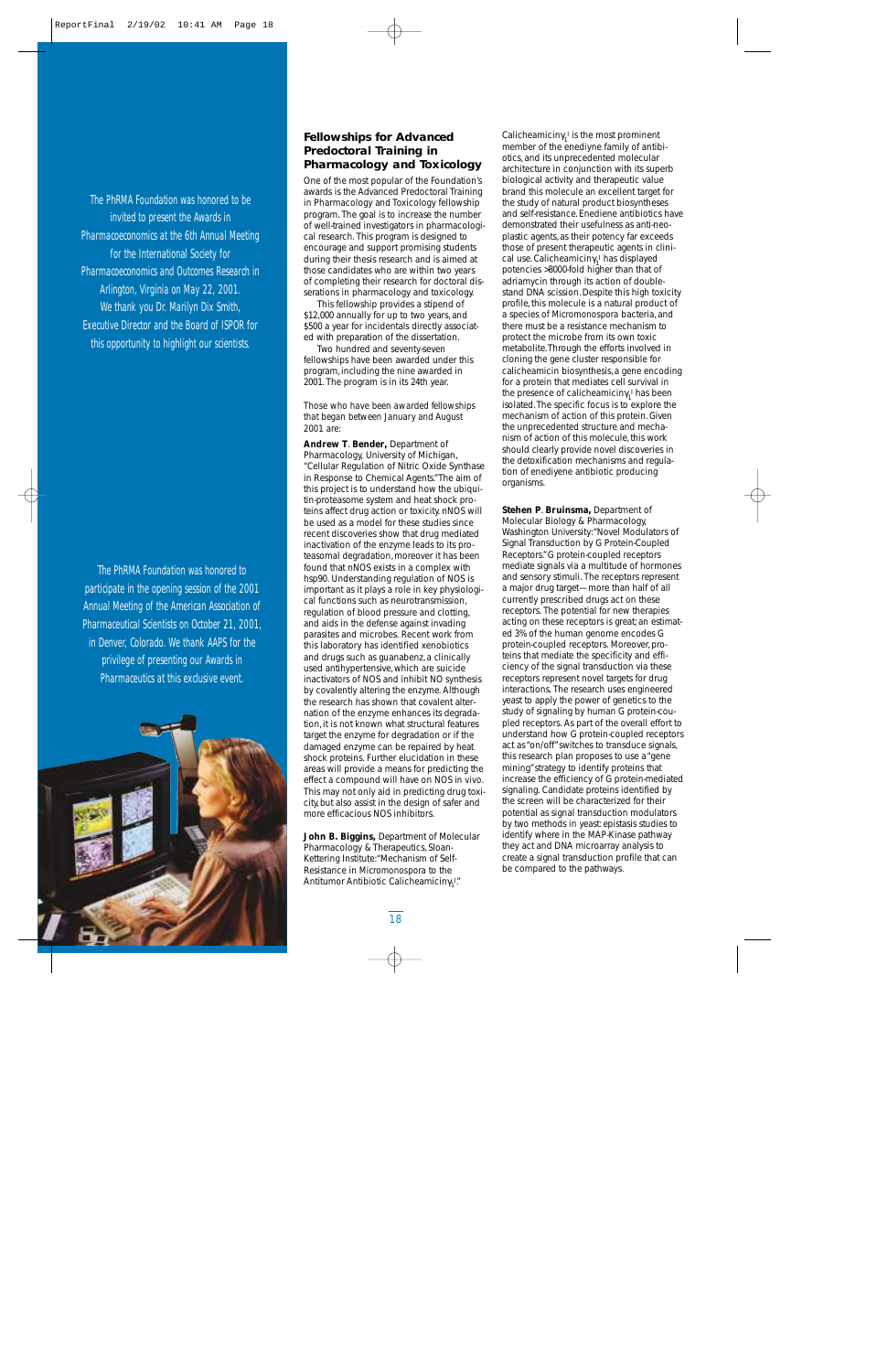**Jessica Holden,** Department of Physiology, University of Wisconsin-Madison:"Mapping the GABA Binding Site on the GABA $_A$ Receptor: Effects of Allosteric Modulators on Binding Site Structure."The GABA, receptor is the major inhibitory neurotransmitter receptor in the mammalian central nervous system. Several classes of drugs including the benzodiazepines, barbiturates, neurosteroids, and volatile anaesthetics bind to the  $GABA_A$ receptor. Defects in GABA mediated synaptic transmission have been implicated in disorders related to anxiety, wakefulness, and epilepsy. Thus, understanding the structure and function of the  $GABA_\Delta$  receptor will be important for developing new therapeutic treatments for these disorders. A high resolution structure of the  $GABA_A$  is not available. The main goal of the proposed research is to identify amino acid residues that form part of the GABA binding site and to determine the secondary protein structures that contribute to forming this site. In addition, the research will examine how allosteric modulators, like benzodiazepines and barbiturates enhance  $GABA_A$  receptor function. Substituted cysteine accessibility method and two-electrode voltage clamping will be used to meet these goals.

**Dhruv Kaushal,** Department of Pharmacology, University of California, San Diego:"Lysophosphatidic Acid Regulation of Nuclear Migration, Cell Death, and Cell Division in the Developing Cerebral Cortex." Lysophosphatidic acid (LPA) is a bioactive lysophospholipid that acts via a family of high-affinity G protein-coupled receptors in vertebrates. LPA modulates murine cerebral cortical neuroblast proliferation and morphology *in vitro* by acting on the LP<sub>A1</sub> receptor. A spontaneous mouse mutation, *vacillans*, maps to the  $lp_{AI}$  locus. *Vacillans* mice show muscle weakness, tremor, and poor muscle control, suggesting that deficiencies in LPA signaling may contribute to some neuropathologies. A contribution of derangements in LPA signaling to the etiology of some human neuropathologies is also suggested by the neurological complications observed in patients with lipid storage diseases. This study will focus on the effects of normal and abnormal LPA signaling on the development of the cerebral cortex. The specific aims are (1) assess the role of LPA signaling and the effect of exogenous LPA on nuclear migration in the germinal layer of the cerebral cortex; (2) assess the role of LPA signaling and the effect of exogenous LPA on programmed cell death in the germinal layer of the cerebral cortex; and (3) assess the role of LPA signaling and the effect of exogenous LPA on cell-cycle dynamics in the germinal layer of the cerebral cortex.

**Susan E**. **Ownby,** Department of Pharmacology, University of Iowa:"Farnesol and Geranylgeraniol: Substrates for a Novel Isoprenoid Shunt."Lovastatin, a hydroxymethylglutaryl Coenzyme A reductase inhibitor, blocks the production of isoprenoid intermediates, which are used to modify small guanosine triphosphate binding proteins, including RAS, Rap1A and Rho family members. Isoprenylation is required to localize them to membranes where they interact with their activators and effectors. Lovastatin inhibits this localization and therefore their function. The research has shown that farnesol (FOH) and geranylgeraniol (GGOH) restore cellular functions altered by lovastatin. Evidence exists of enzymes that may convert FOH to farnesyl pyrophosphate in rat liver microsomes. The exact enzymes have not been identified in humans. The hypothesis is that a novel metabolic pathway, the "Isoprenoid Shunt," can utilize FOH and GGOH as metabolic precursors for isoprenoids depleted by lovastatin. The objective is to characterize this Isoprenoid Shunt by determining the exact fate of FOH and GGOH and how these isoprenoids affect the cholesterol biosynthetic pathway. The project aims are to: (1) determine if farnesyl protein transferase and/or geranylgeranyl protein transferase are required for FOH and GGOH utilization by the Isoprenoid Shunt; (2) define the protein and chemical targets of the metabolic precursors arising from FOH and GGOH as a result of processing by the Isoprenoid Shunt; (3) determine whether FOR/GGOH analogues restore cellular function after mevalonic acid-depletion; and (4) explore the existence of a farnesol kinase and/or farnesyl phosphate kinase in a crude bovine brain FPTase preparation and human-derived hepatocytes. The characterization of this Isoprenoid Shunt will lead to the development of new pharmaceutical agents useful for treating hypercholesterolemia and possibly cancers in which RAS mutations play a causative role.

**Julie M**. **Radeff,** Department of Molecular Pharmacology, Biology & Chemistry, Northwestern University:"Parathyroid Hormone Stimulation of PKC Isozymes in Osteoblasts."Parathyroid hormone (PTH) is an important modulator of bone homeostasis. Alteration of the regulation of bone remodeling leads to disease states such as osteoporosis. The goal of this research is to understand the molecular events stimulated by PTH in order to identify potential targets for the treatment and prevention of bone disorders. PTH has multiple effects on bone, modulating both tone resorption and bone formation through the same receptors on osteoblasts.While much attention has been focused on PTH activation of anabolic pathways involving PKA and cAMP, the pathways



that lead to bone resorption are less understood, although there is evidence that protein kinase C activation is involved. The goal of this proposal is to delineate these pathways. The hypothesis of this research is two fold, (1) that PTH activates specific PKC isozymes through a phosphatidlycholine (PC)-specific phospholipase D (PLD) and that this occurs via the activation of the small G proteins RhoA and ARF in osteoblasts; and (2) that the activation of PKC isozymes by PTH through this pathway increases IL-6, a pro-resorptive cytokine, which ultimately leads to increased bone resorption. Understanding the effects of PTH on bone resorption is clearly important in developing better therapies for the treatment of bone disease.

**Shine Samuel Tu,** Department of Molecular Medicine, Cornell University: Regulation of Apoptosis by Cdc42."Epidermal growth factor (EGF) receptor has the ability to protect cells against programmed cell death. Although much is known about how the EGF receptor regulates malignant cell growth, little is known about its role in mediating cell survival. Downstream targets of this receptor, such as Cdc42, have been shown to regulate apoptosis. Therefore, this research proposes to investigate the role of Cdc42, and its downstream effectors, on EGF mediated cell survival. In Aim I of this proposal, the plan is to characterize EGF-stimulated activation of Cdc42 with a particular emphasis being the delineation of the underlying mechanisms responsible for this activation event. The overall goal will be to link EGF-mediated activation of Cdc42 to cell survival. Aim II will focus on understanding how Cdc42 activation is translated into a survival signal and the relationship between Cdc42-mediated survival and malignant transformation. The research first will examine the ability of caspase-insensitive Cdc42 mutants to cause malignant transformation and next to investigate the role of PAK, a key Cdc42 downstream target, on cell survival. These studies will provide information on the mechanism by which EGF regulates cell survival in the face of apoptotic signals.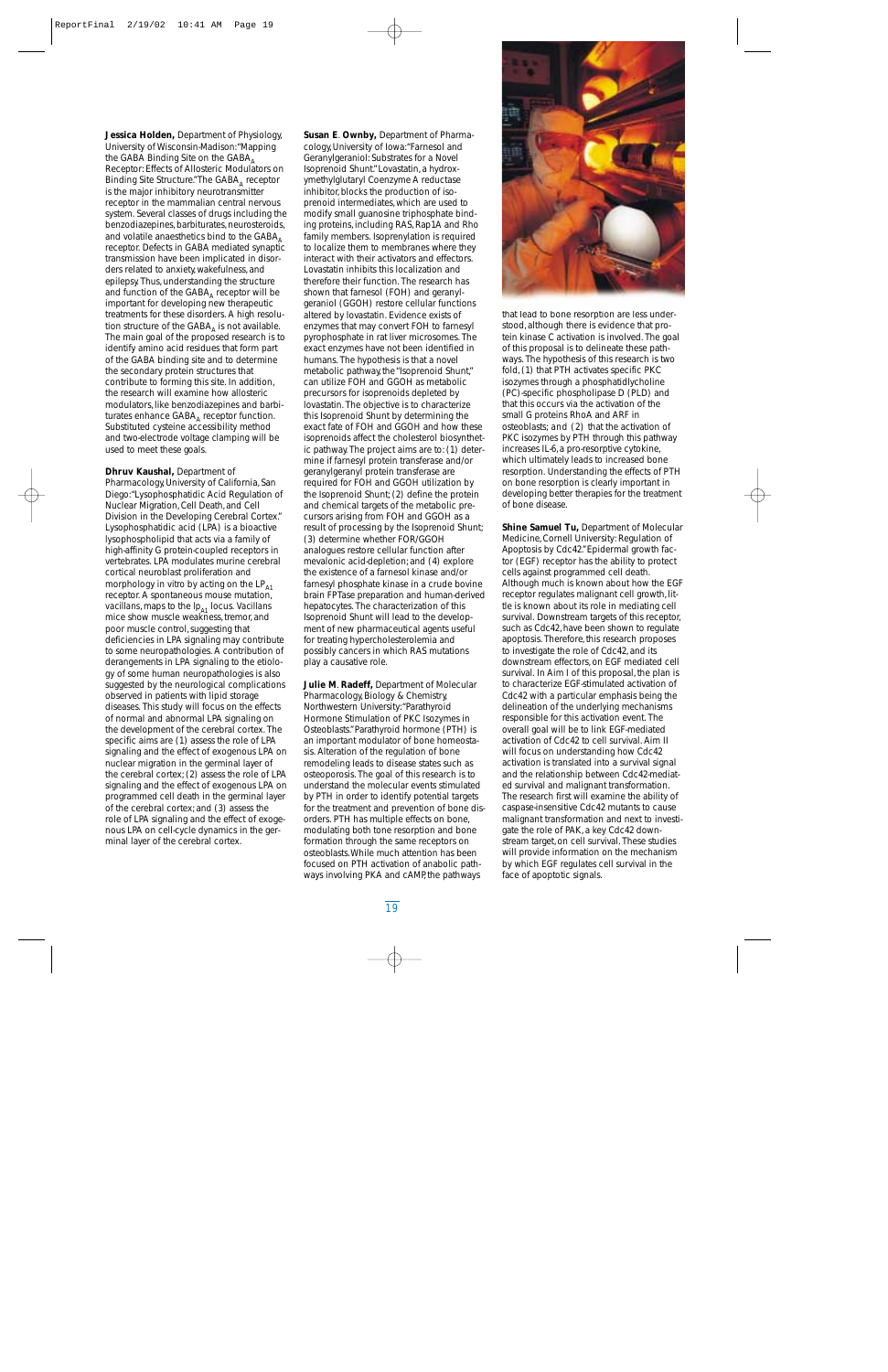**Jack M**. **Webster,** State University of New York, Upstate Medical University:"Identification of the Enzymes that Mediate Inositol 1,4,5-Triphosphate Receptor Ubiquitination and Investigation of its Physiological Significance in Mammalian Brain."Inositol 1,4,5-triphosphate  $(InsP<sub>3</sub>)$  receptors are proteins that form tetrameric ion channels in endoplasmic reticulum (ER) membranes. Upon ligand  $(InsP_3)$  binding, these ion channels open and Ca2+ stored in the ER flows into the cytosol. Therefore,  $InsP<sub>3</sub>$  receptors play a key role in mediating the effects of cell surface receptors that generate InsP<sub>2</sub>. Remarkably,  $InsP<sub>3</sub>$  receptors are degraded by the ubiquitin-proteasome pathway after persistent hormone or neurotransmitter stimulation of certain cell surface receptors, causing a reduction in InsP<sub>3</sub> receptor levels within the cell and thus desensitization of the Ca2+ signaling pathway. The first step in this degradation pathway is ubiquitination: the covalent attachment of a chain of ubiquitin molecules to the substrate destined for degradation. Two specific aims are proposed. (1) Identification of the ubiquitin-conjugating enzymes that mediate InsP<sub>2</sub> receptor ubiquitination; and (2) Characterization of  $InsP_3$  receptor ubiquitination in rat brain. These studies should define the enzymology of InsP<sub>2</sub> receptor ubiquitination and provide information on the pharmacology, biological significance and potential clinical relevance of  $InsP<sub>3</sub>$  receptor ubiquitination in mammalian brain.

# PHARMACOLOGY-**MORPHOLOGY**

# **Fellowship Awards in Pharmacology-Morphology including Cell Biology**

The goals of this postdoctoral program are to increase understanding of the actions of drugs by direct study of their effects on cells and tissues; to correlate the morphological changes, and uncover associations observed with functional parameters of cells and tissues.



To be eligible for an award, a candidate must possess formal training in a morphologic specialty or in pharmacology. However, subsequent training in the complementary discipline, during the period of the fellowship, may be informal. On completion of the program, a fellow should be able to use the tools and concepts of both disciplines.

The awards are for two years. The level of support varies and is to be consistant with existing stipends for similarly trained individuals at an applicant university. The fellowship was first offered in 1968. One hundred and seven awards have been made to date, including the two awarded in 2001. The program provides up to \$21,500 per year for two years.

### *Receiving the fellowship beginning July 2001:*

**Mi-Sook Chang, D.D.S., Ph.D.,** Department of Pathology, Columbia University:"Role of Caspases in the p25/Cdk5 Kinase-mediated Neuronal Apoptosis Following Oxidative Stress."Delineating possible mechanisms involved in the p25/Cdk5 kinase-mediated neuronal apoptosis will help us to develop more specific pharmacological intervention for neurodegernerative diseases. This study will test the hypothesis that the induction of neuronal apoptosis by p25/Cdk5 kinase in response to oxidative stress is dependent, at least in part, on the activation of caspases. Previous studies have demonstrated the cytotoxic effects of oxidative stress on the induction of neuronal apoptosis in neurodegernerative diseases. Caspase activation is involved in neuronal apoptosis. In addition, the mislocalization and constitutive activation of Cdk5 by p25, a truncated fragment of p35, induces neuronal apoptosis in cell culture. The p25 fragment also accumulates in neurons undergoing cell death in the brain. Furthermore, calpain, which directly cleaves p35 to p25, is activated in response to oxidative stress. Therefore, it has been suggested that deregulation of Cdk5 caused by the accumulation of p25 in response to oxidative stress may be involved in the pathogenesis of neurodegenerative diseases. This interaction between caspases and p25/Cdk5 kinase has not been previously examined. The specific aims are: (1) To determine which caspases are activated and play important roles in neuronal apoptosis mediated by the p25/Cdk5 kinase following oxidative stress; and (2) To determine whether IAPs (endogenous inhibitors of apoptosis) can suppress the neuronal apoptosis mediated by following oxidative stress-induced p25/Cdk5 kinase.

**David R**. **Linden, Ph.D.,** Department of Anatomy and Neurobiology, University of Vermont:"Effects of Colitis on Myenteric Neuron Excitability." The motor disturbances that are present during inflammation of the bowel reflect a significant interaction between inflammatory mediators and the enteric nervous system. The neural mechanisms of inflammation-induced dysmotility are currently unknown. Using a guinea pig model of experimental colitis, the specific aims of this proposal are to test the hypothesis that inflammation causes increased excitability in intrinsic primary afferent neurons, which leads to an imbalance in the peristaltic reflex circuit. This hypothesis will be explored by addressing two questions: (1) Do the electrical or synaptic properties of functionally identified myenteric neurons change during experimental colitis? (2) Is the neurogenic propulsive motor activity of the intact guinea pig colon altered during inflammation? In conducting these studies, Dr. Linden will implement integrated combinations of techniques, including intracellular recording and labeling of neurons, retrograde axonal tracing, immunohistochemistry, motility assays, and analysis of drug actions. These results will advance the understanding of the mechanisms of neuro-immune integration and motility disturbances associated with inflammatory bowel disease and functional bowel disorders.

# RESEARCH STARTER GRANTS

Research Starter Grants are intended to provide financial support to scientists beginning their independent research careers at the faculty level. Grants are made in basic and clinical pharmacology, pharmaceutics, and drug toxicology. The program, in 2001, supported six Research Starter Grants at \$25,000 for one year. The first awards were made in 1972; and a total of 525 grants have been made, including the six awards beginning on January 1, 2001.

*Recipients of the Research Starter Grant that began January 2001:*

**Gregory T**. **Knipp, Ph.D.,** Assistant Professor, Department of Pharmaceutics, Rutgers University:"Molecular and Functional Characterization of the Novel Human Peptide/Histidine Transporter."The existence and preliminary human digestive tract cell expression pattern of a new human peptide/histidine transporter 1 (PHT1) has recently been determined by Reverse Transcriptase Polymerase Chain Reaction (RT-PCR) analysis. PHT1 appears to be expressed in the human GI tract and is also expressed in Caco-2 cell monolayers.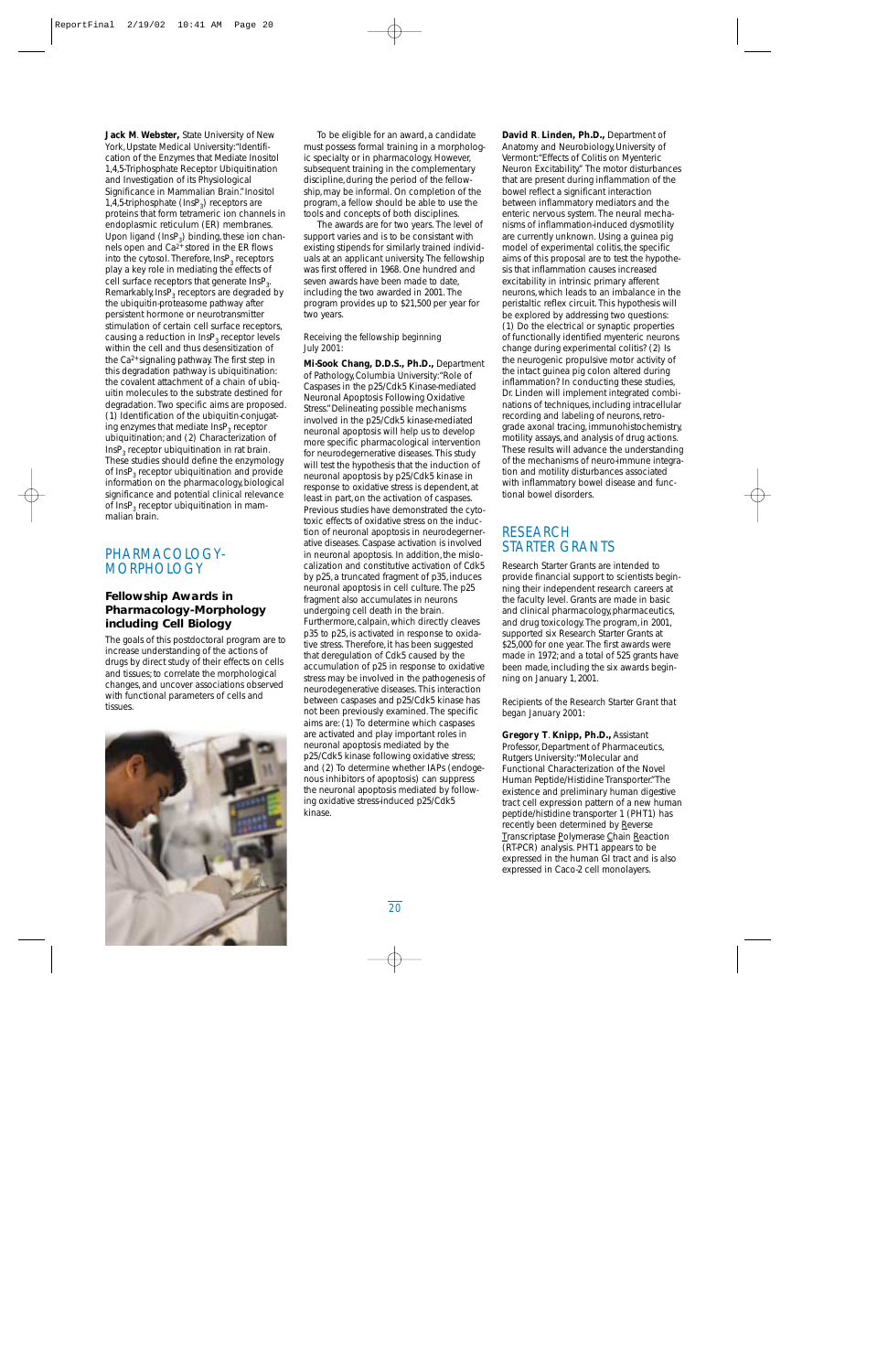Presently, considerable emphasis on understanding the mechanisms responsible for peptide transport across the GI tract are focused on PepT1, which our preliminary data suggest is primarily localized in the human duodenum. A more comprehensive understanding of PHT1 expression and function in other regions of the human GI tract could dramatically change the current knowledge of active intestinal peptide transport. Given the large and growing number of peptide-based pharmaceuticals, PHT1 could play a significant role in the rational design and development of new drug products with improved bioavailability and therapeutic characteristics. This proposal outlines a strategy to determine the functional significance of PHT1 in regulating peptide absorption. In addition, the regional characterization of PHT1 will be completed to properly put into perspective the functional significance of PHT1. The results of these studies will drastically increase our current understanding of peptide and peptide-based pharmaceutical intestinal permeation.

**Daniel L**. **Minor, Jr., Ph.D.,** Assistant Professor, Department of Biochemistry and Biophysics, University of California, San Francisco:"Molecular Evolution of Ion Channel Modulators."Ion channel proteins comprise a large family of molecules that play a central role in the generation and propagation of electrical signals in excitable and non-excitable cells. Specific compounds that inhibit ion channel function like the high affinity protein toxins from snake, insect, and marine snail venom are widely used in basic research. While these molecules are powerful tools for the study of channel structure and function, a limited number are well characterized and entire families of ion channels exist for which there are few or no specific inhibitors. The research outlined in this proposal is directed at establishing a general system for the rapid production of specific and selective ion channel activators and inhibitors from the scaffolds of small proteins of known structure through the use of molecular evolution and selection methods. A particular advantage of the strategies outlined in this study is that modulators can be developed that exploit the natural channel gating machinery from either the external or internal sides of the membrane. These molecules should provide new tools for studying the physiological roles of channel types for which there are currently no high affinity inhibitors and may provide a starting point for new channel specific drugs.

**Jiping Tang, M.D.,** Assistant Professor, Department of Physiology and Biophysics, University of Mississippi Medical Center: "RhoA/Rho-Kinase Pathway in Cardiac Dysfunction in Diabetic Rats." This project is

designed to test the hypothesis that RhoA, a small GTPase, may contribute to the development of heart failure in diabetes. Diabetic cardiomyopathy is a special heart problem and is one of the major causes of death in diabetic patients. The pathogenesis of diabetic cardiomyopathy is unclear. There is evidence that RhoA might be important in diabetic cardiomyopathy. RhoA activates Rhokinase, which regulates myofibril formation and organization in neonatal rat ventricular myocytes. Transgenic mice overexpressing active-form of RhoA in heart die in a few weeks from heart failure. The cardiomyopathy in RhoA transgenic mice is similar to the cardiomyopathy in streptozotocin-induced diabetic rats. However, the role of RhoA in diabetic cardiac function has not been reported. The hypothesis in this research is that RhoA/Rho-kinase plays a central role in the abnormality of cardiac function in diabetes. The specific aims are: (1) to examine whether the transcription and activation of RhoA/Rho-kinase are enhanced in the heart of diabetic rats; (2) to investigate whether control of diabetes with insulin treatment inhibits the transcription and activation of RhoA/Rho-kinase in the heart of diabetic rats; and (3) to determine whether a Rho-kinase inhibitor attenuates cardiac dysfunction in diabetic rats. The long-term goal of this study is to determine the role of RhoA/Rho-kinase in cardiac dysfunction in diabetes and the possibility of using Rho-kinase inhibitor as a new treatment of diabetic heart disease.

### **Joanne (Juan) Wang, Ph.D.,** Assistant

Professor, Department of Pharmaceutics, School of Pharmacy, University of Washington:"Molecular Characterization of Nucleobase Transporters in the Choroid Plexus."Nucleobase transporters play important physiological and pharmacological roles in mammalian cells. Transporters in the choroid plexus may play a critical role in targeting therapeutic nucleobase analogs to the brain. Although several nucleobase transport systems have been functionally characterized in mammalian tissues and cell lines, the underlying transporters have not been cloned. The major obstacle to cloning these transporters has been the lack of a heterologous expression system deficient in endogenous nucleobase transport activity. In the proposed studies, engineered yeast strains lacking endogenous nucleobase transporters will be developed and used for cloning and molecular characterization of mammalian nucleobase transporters. Specifically, endogenous yeast nucleobase transporter genes will be deleted; the resulting strain will be used to clone nucleobase transporters from rabbit choroid plexus using a functional complementation strategy. In addition, equilibrative nucleoside transporters in the choroid plexus might play a



*Del Persinger and Eileen McCarron present the 2001 Pharmacology-Morphology awards to Dr. Mi-Sook Chang from Columbia University and Dr. David Linden, from the University of Vermont at the 9th Annual Awards Banquet for the American Association of Anatomists held in Orlando, Florida in April 2001.*

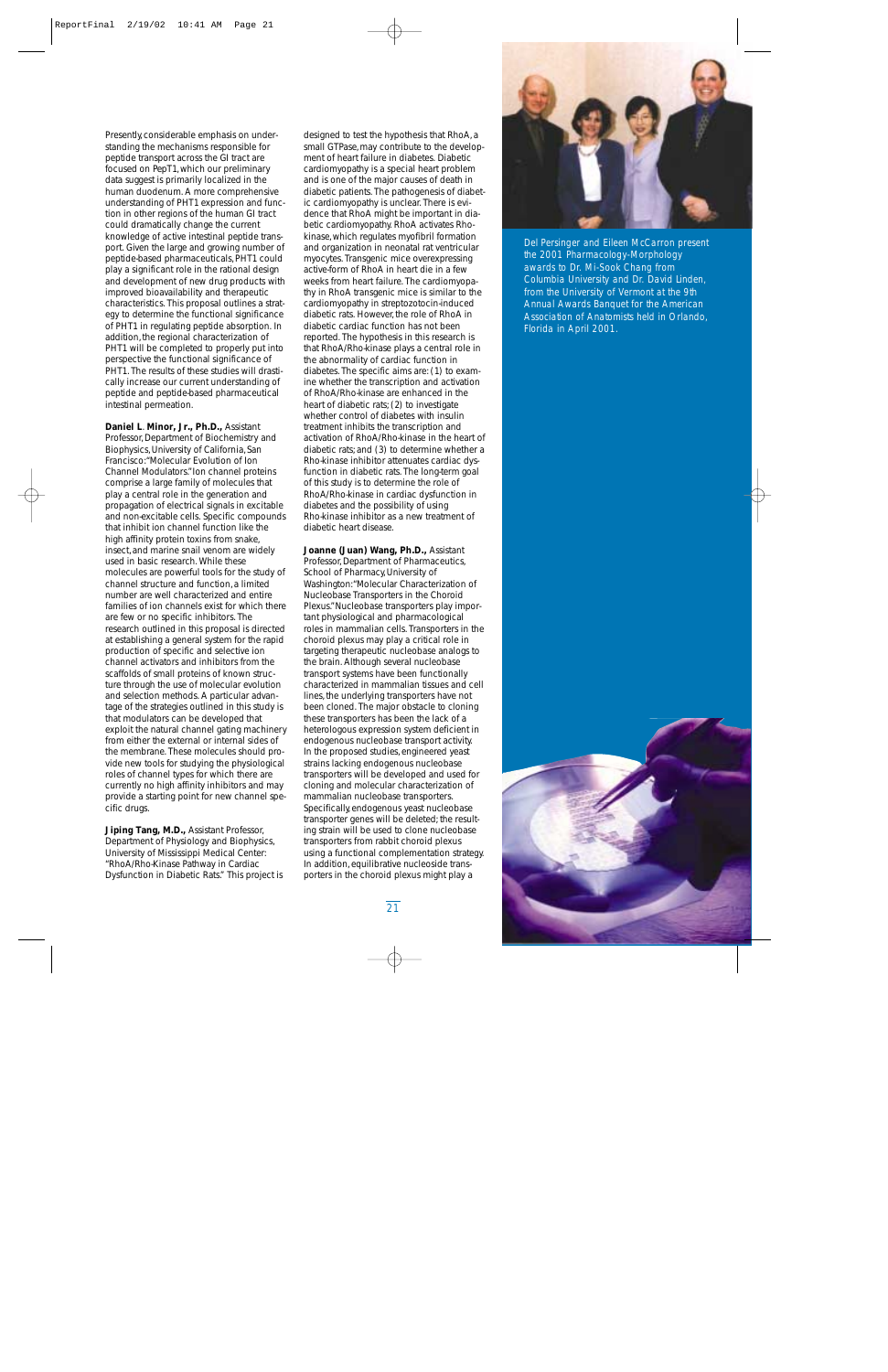In April 2001, the PhRMA Foundation hosted a special reception for the former and current awardees of the Foundation at the Annual Meeting for the American Society for Biochemistry and Molecular Biology & The American Society for Pharmacology and Experimental Therapeutics in Orlando, Florida. We are grateful to ASPET for this opportunity.



role in targeting nucleobase analogs to the brain. The project will express these transporters in the engi-

neered yeast and determine whether they are *bona fide* transporters for nucleobases and nucleobase analogs. These studies will provide a fundamental understanding of the specific genes involved in nucleobase transport in the choroid plexus. Such information will eventually insure the ability to make predictions of *in-vivo* organ-specific drug transport and will pave the way for rational nucleobase drug targeting to the brain.

**Kevin D**. **Wickman, Ph**.**D.,** Assistant Professor, Department of Pharmacology, University of Minnesota:"Opioid Regulation of G Protein-gated K+ Channels."Many hormones and neurotransmitters bind to cell surface receptors leading to the modulation of several enzymes and ion channels via signal transducers termed G proteins. G proteinmediated signaling is ubiquitous, with different agents, receptors, and downstream targets impacting organ functions ranging from heart rate regulation to sensory perception. Clinicians frequently use drugs to adjust the output of G protein-mediated signaling pathways in the treatment of pain, seizures, arrythmias, and psychological disorders. Unfortunately, unwanted side effects often accompany the beneficial effects of many drugs. The majority of drugs in use today target relevant receptors. Since activated receptors control the function of several downstream enzymes and ion channels, it is conceivable that the desirable and undesirable effects of drugs are mediated by distinct branches of the signaling pathway. The longterm goal of this research is to understand how individual components of signal transduction pathways impact the establishment or modification of complex behaviors such as pain perception and addiction. This proposal seeks to determine the contribution of G protein-gated potassium channels to the physiological effects of opiate administration. This research may facilitate the design of a new generation of selective pharmacological agents which will be more effective in managing pain.

### **Jonathan J**. **Wilker, Ph.D.,** Assistant Professor, Department of Chemistry, Purdue University:"Metal-linked Nucleic Acids: A New Class of Compounds for Antisense Therapy."This proposal presents metal-linked nucleic acids as a new class of oligonucleotides for antisense therapy. Metal-linked nucleic acids are comprised of oligodeoxyribonucleotide analogs in which the phosphate linkage has been replaced by an inorganic metal-ligand complex. By bringing the breadth of inorganic chemistry to nucleic acids, an array of new compounds becomes apparent. In addition to the high specificity for target gene binding from the antisense approach and nuclease resistance, these complexes are expected to enable control of drug charge, structure, assembly, target affinity, and cellular uptake properties. Further roles for these oligonucleotides will include oncogene cleavage by iron EDTA analogs as well as cellular transport and localization studies with fluorescing terbium and europium derivatives. Experiments described below include synthesis, target binding, and cellular uptake studies of these antisense oligonucleotides. Metal-linked nucleic acids are presented to play a significant role in combating disease at the genetic level.

# ETHICAL CONSIDERATIONS

The Scientific Advisory Committee as well as the program advisory committees of the PhRMA Foundation are dedicated to ensuring the appropriate use of animals and humans in research. In their deliberations, they consider all aspects of a proposal and may deny support for many reasons. Careful consideration is given to ensure the humane use and care of animal subjects. For human and animal research, the project review committee requires, in writing, a statement of adherence to prevailing standards of ethical research practices. Institutional Review Board approval is required before any research project may be initiated. In addition, informed consent is required before any person can participate in a research project.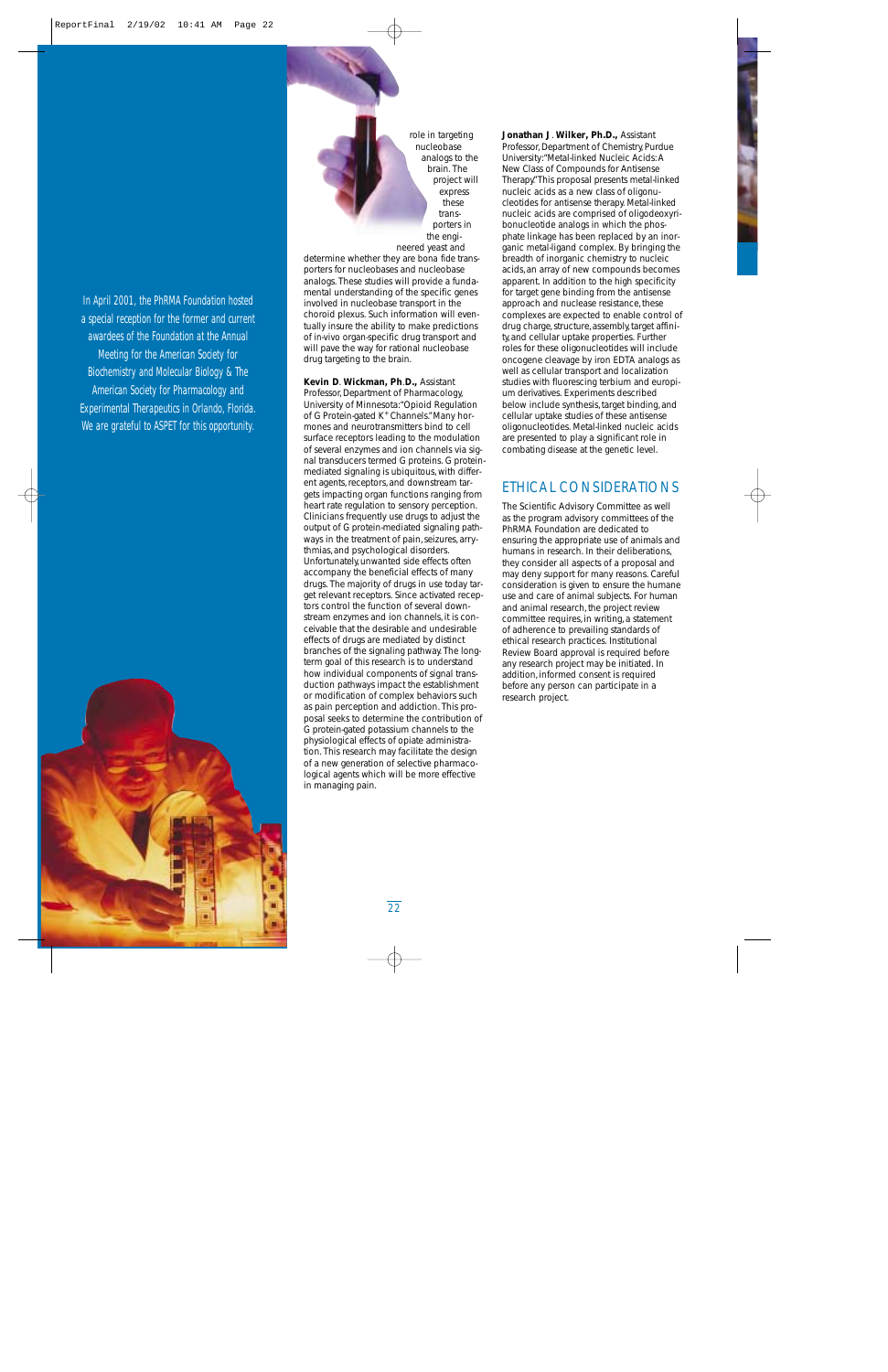

# BOARD OF DIRECTORS

# *Chairman*



**Robert A. Ingram** Chief Operating Officer and President Pharmaceutical Operations GlaxoSmithKline Research Triangle Park, NC



**Richard J. Markham** Chief Executive Officer Aventis Pharma AG Bridgewater, NJ



**M. James Dougherty** Group Vice President McGraw-Hill Healthcare Information Group Minneapolis, MN



**Miles D. White** Chairman and Chief Executive Officer Abbott Laboratories Abbott Park, IL



**Robert Essner** President and Chief Exexutive Officer American Home Products Corporation Madison, NJ



**Robert N. Wilson** Senior Vice Chairman, Board of Directors Johnson & Johnson New Brunswick, NJ



**Alan F. Holmer**  *(Ex-Officio)*  President and Chief Executive Officer Pharmaceutical Research and Manufacturers of America Washington, D.C.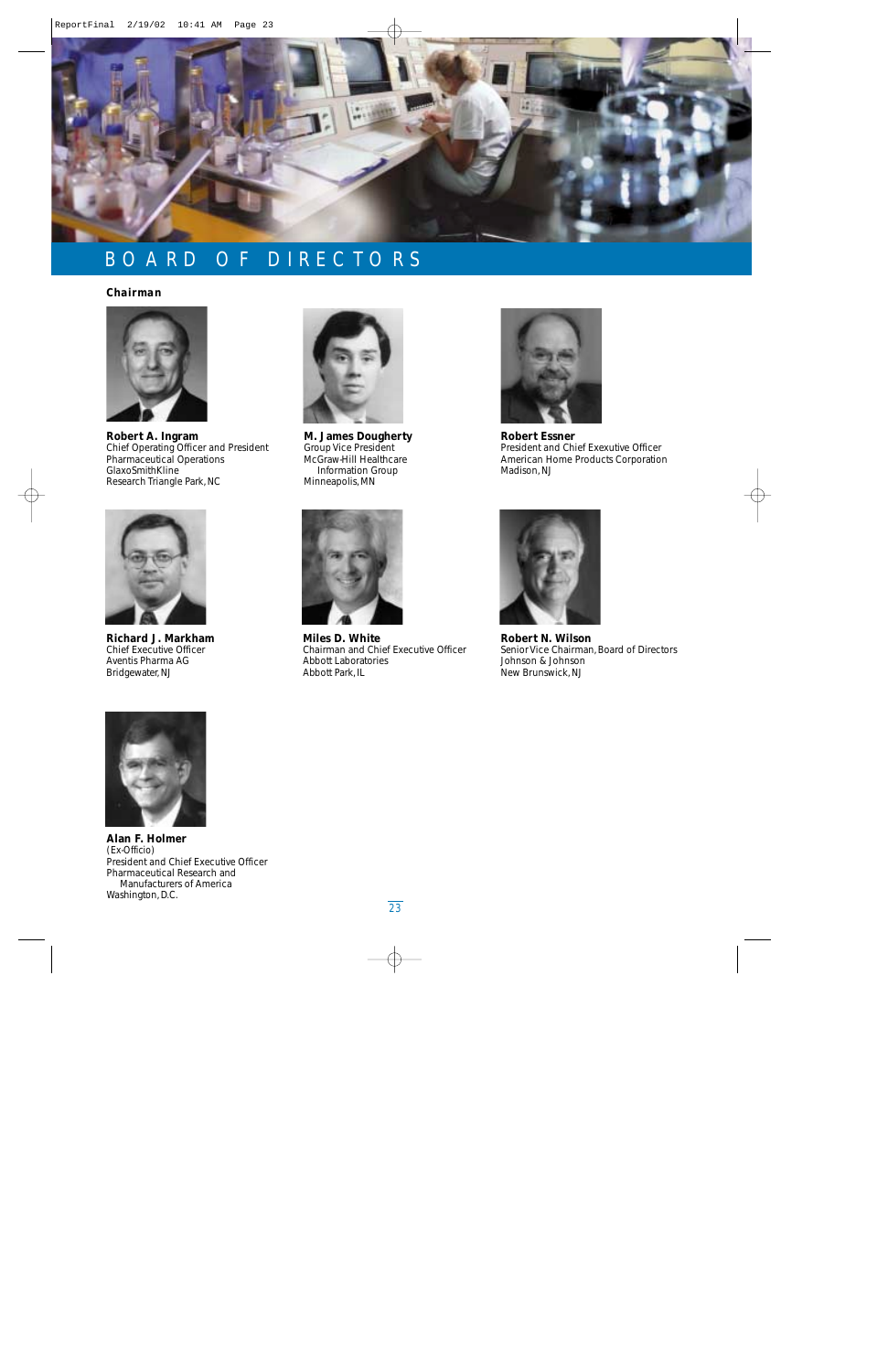

# FINANCIAL REPORT

THE PhRMA FOUNDATION ENDED 2000 IN sound financial shape and laid the groundwork for significant improvements in 2001 and beyond. During 2000, the Foundation Board implemented a formula for contributions, and our benefactors responded well. Contributions were up 18% from the previous year, to \$1.9 million. More than \$1.4 million was awarded in grants, and total expenditures were \$1.8 million. Total net assets at year-end were \$5.86 million. Of this amount, \$2.75 million represents funds authorized but not yet paid for the future years of grants already awarded. Financial details are shown in the accompanying Statement of Income and Expenditures.

Contributions are increasing significantly again for 2001 as we implement our new program. On behalf of the Board and staff, I give special thanks to the continuing support of our generous contributors, who are listed in this report.

The Foundation's financial position as of December 31, 2000, has been audited by the Rosslyn,Virginia, accounting firm of Buchanan & Company.

Del Persinger President and Chief Executive Officer PhRMA Foundation



The PhRMA Foundation would like to recognize Ted Brody after 29 years of service to the PhRMA Foundation as a committee member. Ted became a member of the Basic Pharmacology Advisory Committee in December of 1973. He has been an active member of the committee through the year 2000. Prior to his retirement,Ted was a Professor and Former Chairman of the Department of Pharmacology and Toxicology at Michigan State University in East Lansing, Michigan. Through his many years of dedicated service to the Foundation, he has helped to identify numerous young scientists who have gone on to successful careers in pharmaceutical research. Thank you Ted for your incredible support.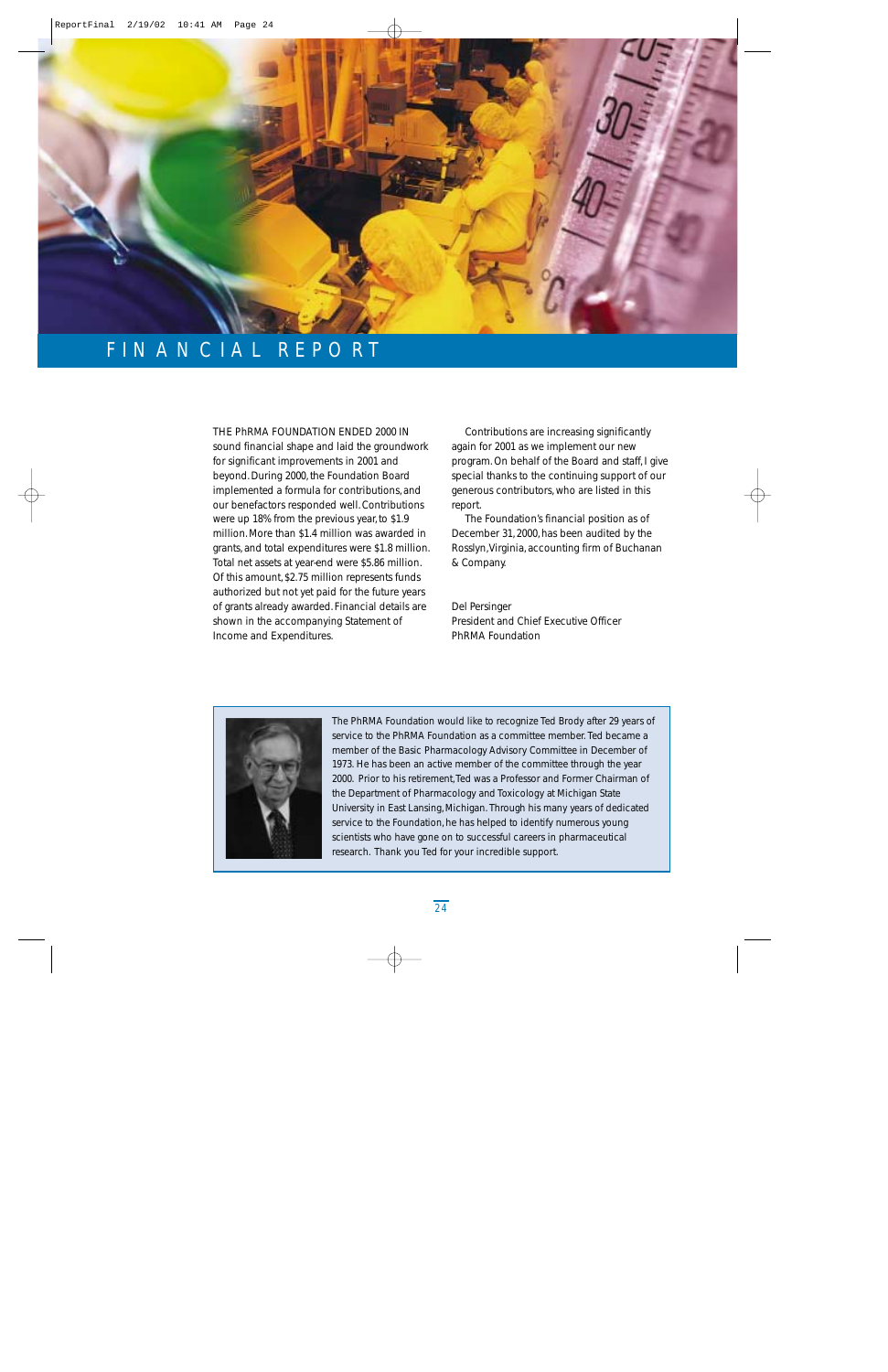# **Statement of Income and Expenditures For the Year Ended December 31, 2000**

| <b>INCOME</b>                                      |             |
|----------------------------------------------------|-------------|
| Contributions                                      | \$1,897,583 |
| Interest and Dividends                             | 477,365     |
| Realized Gains on Sale of Securities               | 6,889       |
| Unrealized (Losses) on Sale of Securities          | $-692,870$  |
| Other Income                                       | 60,922      |
| <b>Total Income</b>                                | \$1,749,889 |
|                                                    |             |
| <b>EXPENDITURES</b>                                |             |
| <b>Programs</b>                                    |             |
| Awards in Excellence                               | 22,500      |
| Faculty Awards in Clinical Pharmacology            | 277,000     |
| Faculty Development Awards in Basic Pharmacology   | 150,000     |
| Fellowships for Careers in Clinical Pharmacology   | 54,668      |
| Predoctoral Fellowships in Pharmacology/Toxocology | 251,250     |
| Pharmacology-Morphology Fellowships                | 66,000      |
| <b>Medical Student Fellowships</b>                 | 36,000      |
| <b>Research Starter Grants</b>                     | 225,000     |
| Predoctoral Fellowships in Pharmaceutics           | 130,000     |
| Undergraduate Fellowships in Pharmaceutics         | 25,000      |
| Postdoctoral Fellowships in Pharmaceutics          | 25,000      |
| Faculty Development Awards in Pharmacoeconomics    | 119,019     |
| <b>Faculty Development Award in Bioinformatics</b> | 45,000      |
| Subtotal-Grants                                    | \$1,426,437 |
| <b>Other</b>                                       |             |
| <b>Annual Awardee Meeting</b>                      | 8,279       |
| Committee Meetings, Travel and Honoraria           | 68,424      |
| <b>Publications and Special Projects</b>           | 55,901      |
| Subtotal-Other                                     | \$132,604   |
| <b>Program Total</b>                               | \$1,559,041 |
| Administrative                                     |             |
| Staff, Rent, Taxes and Insurance                   | 185,181     |
| Professional Services and Investment Expenses      | 18,233      |
| <b>Office Expenses</b>                             | 33,182      |
| Subtotal-Administrative                            | \$236,596   |
| <b>TOTAL EXPENDITURES</b>                          | \$1,795,637 |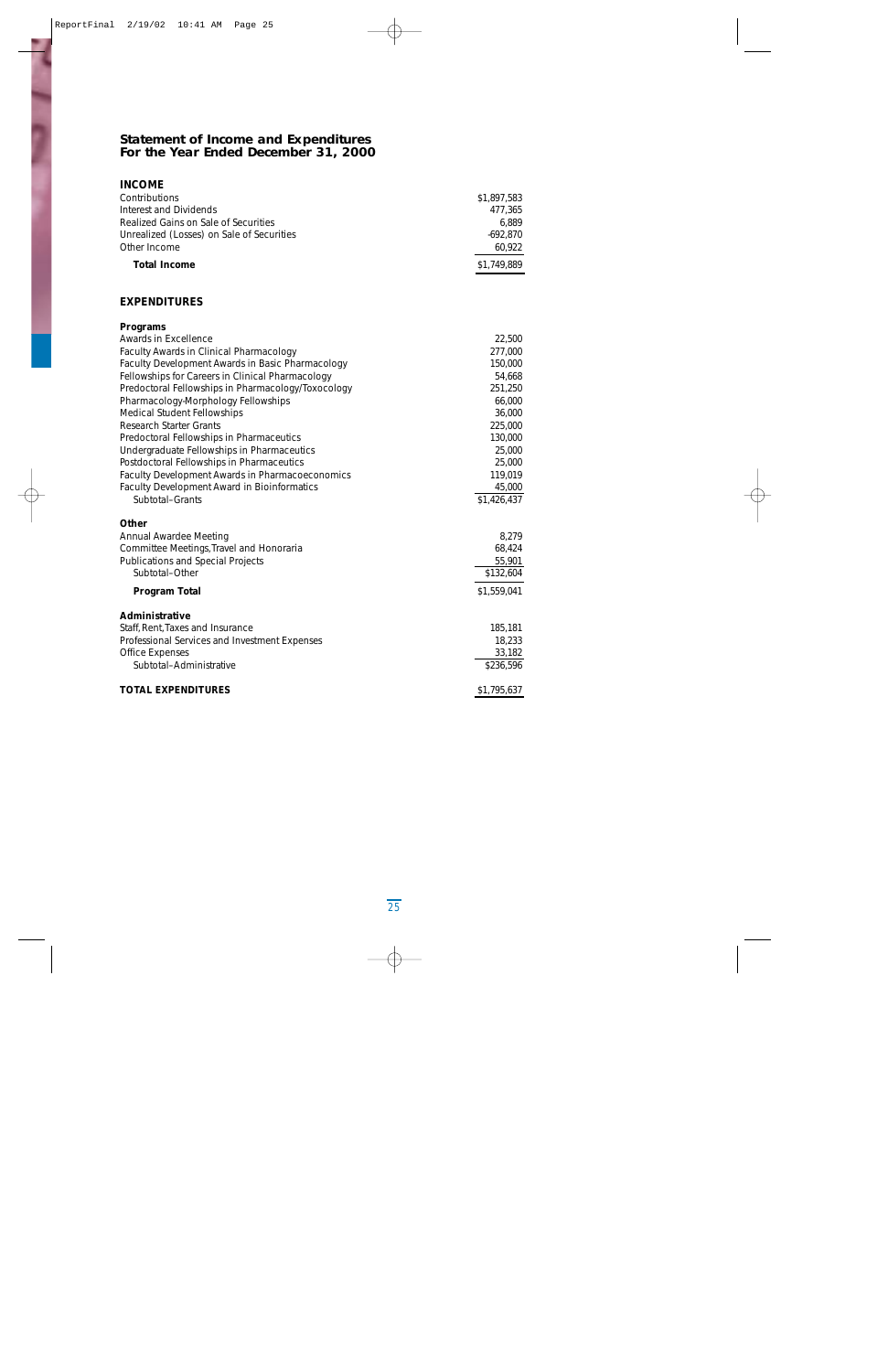

# ADVISORY COMMITTEES



**William R. Darrow Chief Scientific Advisor**

# SCIENTIFIC ADVISORY **COMMITTEE**

**William R. Darrow, M.D., Ph.D.** *Chairman* Senior Medical Adviser Schering-Plough Research Institute Kenilworth, New Jersey

**Paul Calabresi, M.D.** Professor and Chair Emeritus Department of Medicine Brown University, School of Medicine Rhode Island Hospital Providence, Rhode Island

### **Joseph M. Davie, M.D., Ph.D.**

Former Sr.Vice President of Research Biogen, Inc. Cambridge, Massachusetts

**George C. Fuller, Ph.D.**  Professor and Former Dean of Pharmaceutical Sciences Wayne State University Detroit, Michigan

**Jean Paul Gagnon, Ph.D.** Director, Public Policy Aventis Pharmaceuticals Inc. Bridgewater, New Jersey

**Michael D. Gershon, M.D.** Professor and Chairman Department of Anatomy & Cell Biology Columbia University College of Physicians & Surgeons New York, New York

**Arthur Hull Hayes, Jr., M.D.** President Medi Science Associates New Rochelle, New York

**James Swarbrick, D.Sc., Ph.D.** Vice President for Scientific Affairs aaiPHARMA Inc. Wilmington, North Carolina

# BASIC PHARMACOLOGY ADVISORY COMMITTEE

**George C. Fuller, Ph.D.** *Chairman* Professor and Former Dean of Pharmaceutical Sciences Wayne State University Detroit, Michigan

**James W. Aiken, Ph.D.**

Senior Director, R&D Strategy Pharmacia Corporation Peapack, New Jersey

**Terry L. Bowlin, Ph.D.** Vice President Research BIOCHEM Pharma

Laval, Quebec, Canada

**Paul S. Guth, Ph.D.** Professor of Pharmacology School of Medicine Tulane University New Orleans, Louisiana

**George R. Lenz, Ph.D.** Vice President Research & Development NeoGenesis Inc. Cambridge, Massachusetts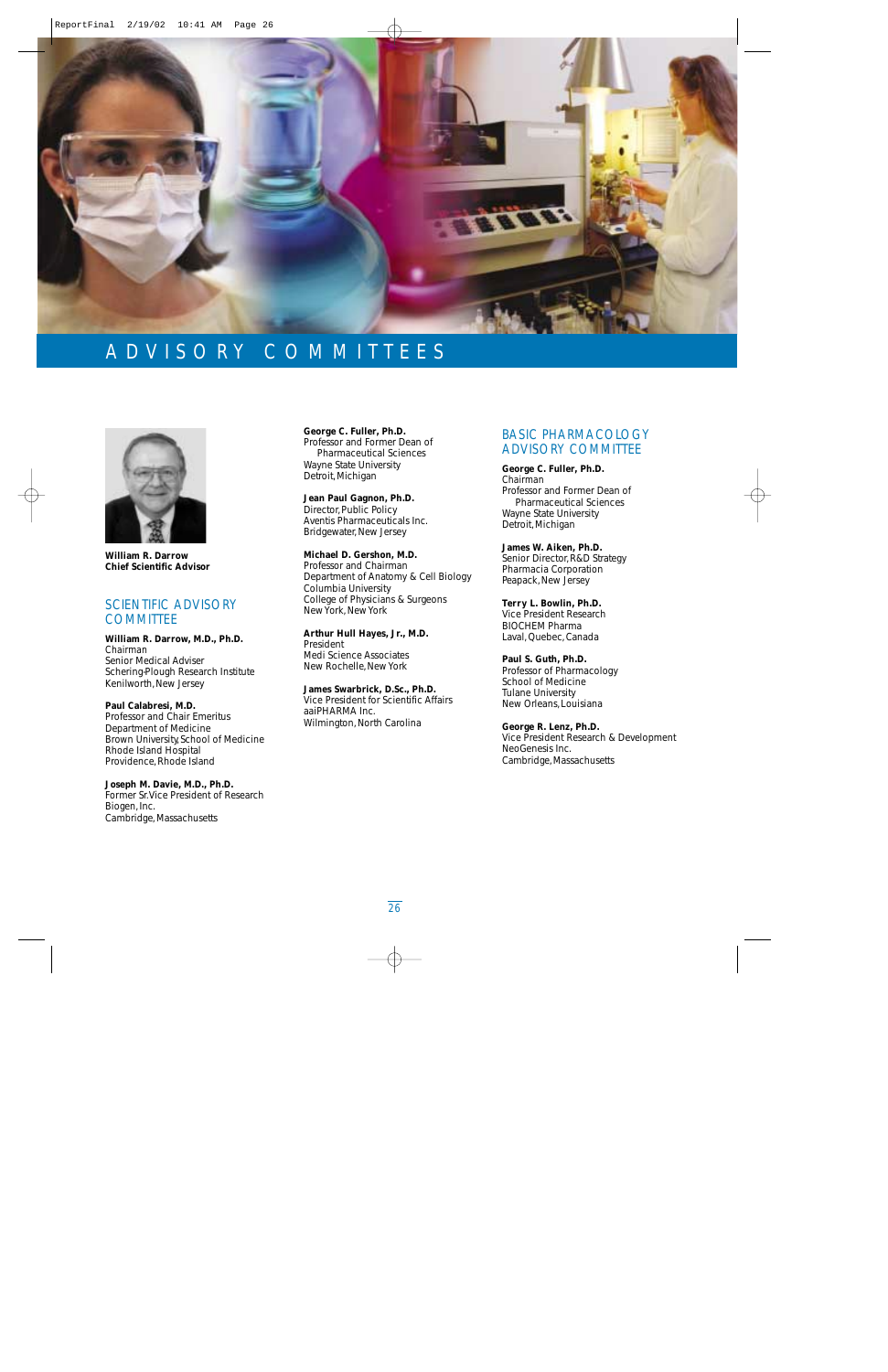## **Bernard Mirkin, Ph.D., M.D.**

William G. Swartchild Jr. Distinguished Chair in Research Head and Director of Research Children's Memorial Institute for Education and Research Professor of Pediatrics and Pharmacology Department of Pediatrics Northwestern University Medical School Chicago, Illinois

# **Sidney Pestka, M.D.**

Chairman and Professor Department of Molecular Genetics and **Microbiology** UMDNJ Robert Wood Johnson Medical School Piscataway, New Jersey

# **Frederick M. Radzialowski, Ph.D.**

Pharmaceutical Research Consulting FMR Research Associates Inc. Glenview, Illinois

# **Stephanie W. Watts, Ph.D.**

Associate Professor Michigan State University Department of Pharmacology and Toxicology East Lansing, Michigan

**Irwin Weiner, M.D.** Emeritus Professor SUNY Health Sciences Center at Syracuse Syracuse, New York

# CENTER OF EXCELLENCE FOR INTEGRATION OF GENOMICS AND INFORMATICS ADVISORY COMMITTEE

**Joseph M. Davie, M.D., Ph.D.** *Chairman* Former Senior Vice President of Research Biogen, Inc. Cambridge, Massachusetts

**J. Lyle Bootman, Ph.D.** Dean College of Pharmacy University of Arizona Tucson, Arizona

**Richard Cate, Ph.D.** Director, Gene Discovery Biogen, Inc. Cambridge, Massachusetts

**William R. Darrow, M.D., Ph.D.** Senior Medical Adviser Schering-Plough Research Institute Kenilworth, New Jersey

# **George C. Fuller, Ph.D.**

Professor and Former Dean of Pharmaceutical Sciences Wayne State University Detroit, Michigan

## **Nathan Goodman, Ph.D.**

Freelance Bioinformatics Consultant (Former) Sr.Vice President of **Bioinformatics** Third Millennium Cambridge, Massachusetts

### **F. Michael Hoffmann, Ph.D.**

Professor of Oncology and Medical Genetics McArdle Laboratory for Cancer Research Medical School University of Wisconsin-Madison Madison,Wisconsin

## **George R. Lenz, Ph.D.**

Vice President, Research & Development NeoGenesis Inc. Cambridge, Massachusetts

# **Michael N. Liebman, Ph.D.**

Director, Computational Biology Abramson Family Research Cancer Institute University of Pennsylvania Cancer Center Philadelphia, Pennsylvania

**Peter A. Schad, Ph.D.** Chief Science Officer AlphaGene Inc. Woburn, Massachusetts

## **David B. Searls, Ph.D.**

Senior Vice President Worldwide Bioinformatics GlaxoSmithKline King of Prussia, Pennsylvania



# CLINICAL PHARMACOLOGY ADVISORY COMMITTEE

### **Paul Calabresi, M.D.**

*Chairman* Professor and Chair Emeritus Department of Medicine Brown University, School of Medicine Rhode Island Hospital Providence, Rhode Island

## **Darrell R. Abernethy, M.D., Ph.D.**

Clinical Director National Institute on Aging Chief, Laboratory of Investigation Gerontology Research Center Baltimore, Maryland

## **Arthur J. Atkinson, Jr., M.D.**

Senior Advisor in Clinical Pharmacology National Institute of Health Clinical Center Bethesda, Maryland

# **Thorir D. Bjornsson, M.D., Ph.D.**

Vice President Clinical Pharmacology Wyeth Pharmaceuticals Collegeville, Pennsylvania

# **Terrence F. Blaschke, M.D.**

Professor of Medicine and Molecular Pharmacology (Currently on Leave of Absence from Stanford University) Vice President, Methodology and Science Pharsight Corporation Mountain View, California

# **Perry V. Halushka, M.D., Ph.D.**

Professor of Pharmacology and Medicine Dean, College of Graduate Studies Medical University of South Carolina Charleston, South Carolina

## **Alan S. Nies, M.D.**

Senior Vice President Clinical Sciences Merck & Co., Inc. Rahway, New Jersey

## **Raymond L. Woosley, M.D., Ph.D.**

Vice President for Health Sciences and Dean of the College of Medicine University of Arizona Tucson, Arizona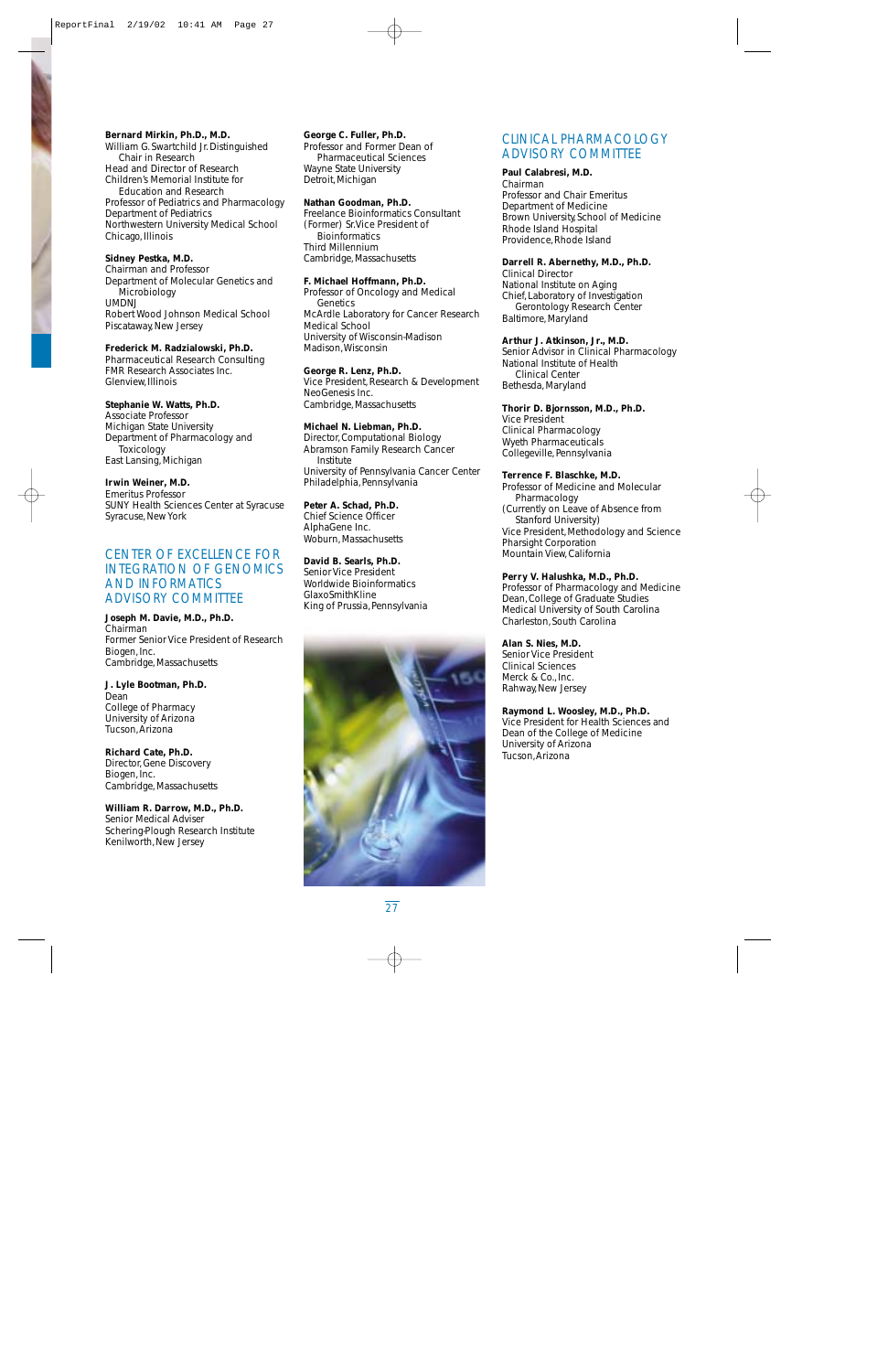# HEALTH OUTCOMES ADVISORY COMMITTEE

### **Jean Paul Gagnon, Ph.D.**

*Chairman* Director, Public Policy Aventis Pharmaceuticals Bridgewater, New Jersey

### **J. Lyle Bootman, Ph.D.** Dean College of Pharmacy University of Arizona

Tucson, Arizona

**Jane T. Osterhaus, Ph.D.** Wasatch Health Outcomes Park City, Utah

## **Nancy C. Santanello, M.D., M.S.**

Senior Director, Epidemiology Merck Research Laboratories West Point, Pennsylvania

# **Sean D. Sullivan, Ph.D.**

Professor and Director Pharmaceutical Outcomes Research and Policy Program Department of Pharmacy University of Washington Seattle,Washington

## **Frederick W. Telling, Ph.D.**

Vice President Corporate Strategic Planning and Policy Pfizer Inc. New York, New York

# INFORMATICS ADVISORY **COMMITTEE**

# **Joseph M. Davie, M.D., Ph.D.**

*Chairman* Former Sr.Vice President of Research Biogen, Inc. Cambridge, Massachusetts

# **Nathan Goodman, Ph.D.**

Freelance Bioinformatics Consultant (Former) Sr.Vice President of **Bioinformatics** Third Millennium Cambridge, Massachusetts

**George R. Lenz, Ph.D.** Vice President Research & Development NeoGenesis Inc. Cambridge, Massachusetts

# **Michael N. Liebman, Ph.D.**

Director, Computational Biology Abramson Family Research Cancer Institute University of Pennsylvania Cancer Center

Philadelphia, Pennsylvania

### **Peter A. Schad, Ph.D.** Chief Science Officer AlphaGene Inc. Woburn, Massachusetts

# **David B. Searls, Ph.D.**

Senior Vice President Worldwide Bioinformatics GlaxoSmithKline King of Prussia, Pennsylvania

# PHARMACEUTICS ADVISORY **COMMITTEE**

# **James Swarbrick, D.Sc., Ph.D.**

*Chairman* Vice President for Scientific Affairs aaiPHARMA Inc. Wilmington, North Carolina

# **William J. Curatolo, Ph.D.**

Research Director Pfizer Global Research & Development Pfizer Inc. Groton, Connecticut

## **William Higuchi, Ph.D.**

Distinguished Professor and Chairman Department of Pharmaceutics & Pharmaceutical Chemistry College of Pharmacy University of Utah Salt Lake City, Utah

# **Charles Russell Middaugh, Ph.D.**

Distinguished Professor of Pharmaceutical Chemistry University of Kansas, Department of Pharmaceutical Chemistry Lawrence, Kansas

# **George Zografi, Ph.D.**

Edward Kremers Professor of Pharmaceutical Sciences School of Pharmacy University of Wisconsin-Madison Madison,Wisconsin

# PHARMACOLOGY/ MORPHOLOGY ADVISORY **COMMITTEE**

# **Michael D. Gershon, M.D.**

*Chairman* Professor and Chairman Department of Anatomy and Cell Biology College of Physicians and Surgeons Columbia University New York, New York

# **George A. Condouris, Ph.D.**

Professor and Former Chairman Department of Pharmacology/Toxicology New Jersey Medical School UMDNJ Newark, New Jersey

**Cheryl F. Dreyfus, Ph.D.** Professor Department of Neuroscience and Cell **Biology** UMDNJ Piscataway, New Jersey

## **Felix A. de la Iglesia, M.D.**

Professor, Department of Pathology The University of Michigan Medical School Ann Arbor, Michigan

# **Robert B. Jennings, M.D.**

James B. Duke Professor of Pathology Duke University School of Medicine Department of Pathology Durham, North Carolina

### **Hugh Bilson Lewis, BVMS, MRCVS, DACVP**

Senior Vice President Practice Development MMI/Banfield,The Pet Hospitals Portland, Oregon

# **David L. Nelson, Ph.D.**

Senior Research Scientist Lilly Research Laboratories Lilly Corporate Center Indianapolis, Indiana

# **Henry J. Ralston III, M.D.**

Professor and Retired Chairman Department of Anatomy W.M. Keck Foundation Center for Integrative Neuroscience Associate Dean,Admissions, School of Medicine University of California San Francisco, California

# PhRMA FOUNDATION STAFF

**Del Persinger**





**Eileen McCarron** Director of Development